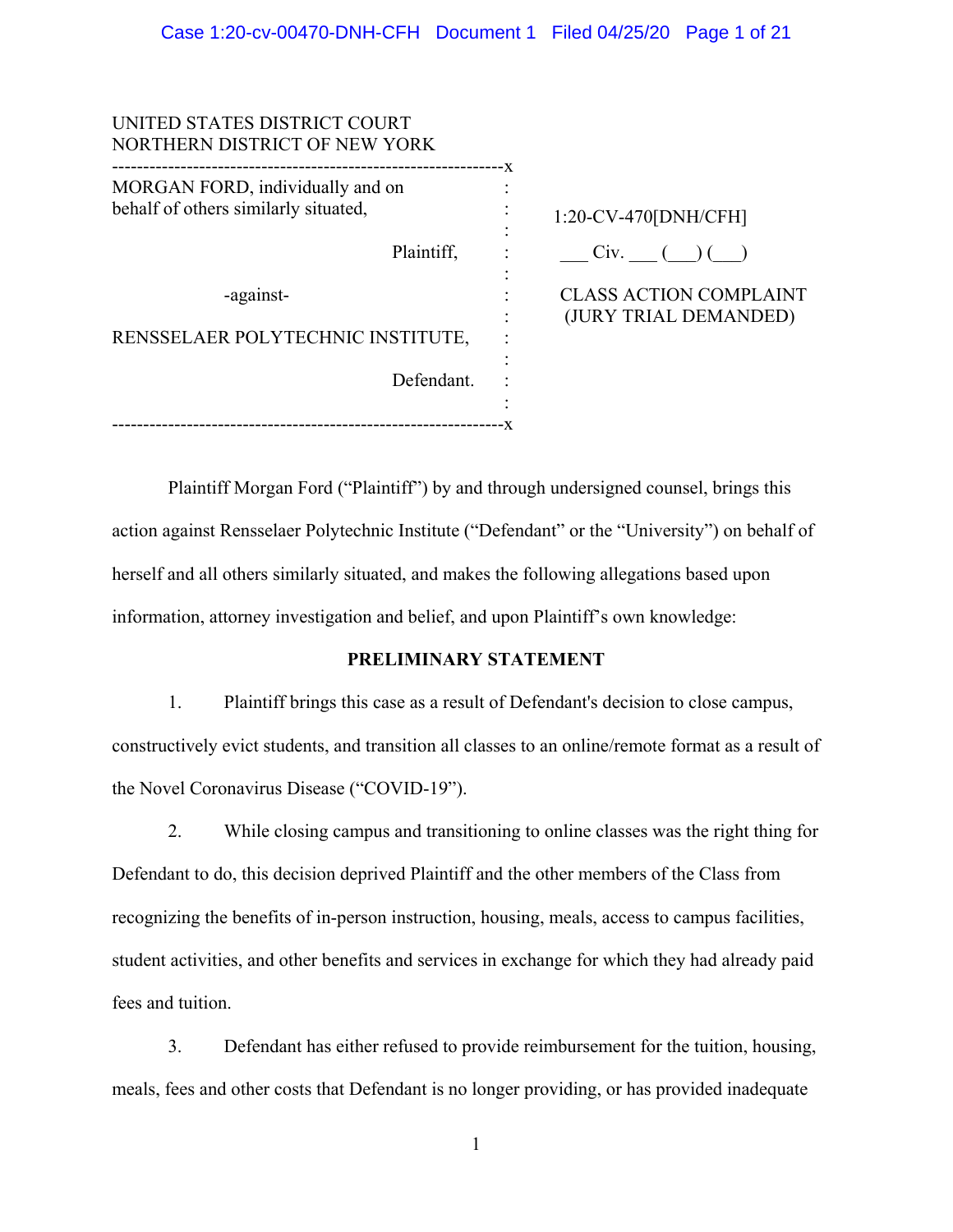# Case 1:20-cv-00470-DNH-CFH Document 1 Filed 04/25/20 Page 2 of 21

and/or arbitrary reimbursement that does not fully compensate Plaintiff and members of the Class for their loss.

4. This action seeks refunds of the amount Plaintiff and other members of the Class are owed on a pro-rata basis, together with other damages as pled herein.

# **PARTIES**

5. Defendant Rensselaer Polytechnic Institute is an institution of higher learning located in Troy, State of New York.

6. Upon information and belief, Defendant has an estimated endowment of approximately \$739.6 Million.

7. Moreover, upon information and belief, Defendant may be eligible to receive federal stimulus under the CARES Act. The CARES Act directs that approximately 14 billion dollars be distributed to colleges and universities based upon enrollment and requires that institutions must use at least half of the funds they receive to provide emergency financial aid grants to students for expenses related to the disruption of campus operations due to COVID-19.

8. Plaintiff is an individual and a resident and citizen of the state of New Jersey.

9. Plaintiff is currently enrolled as a full-time student in Defendant's undergraduate program, studying applied physics.

10. Plaintiff has paid substantial tuition for the Spring 2020 semester either out of pocket, by utilizing student loan financing or otherwise.

11. There are hundreds, if not thousands, of institutions of higher learning in this country.

12. Some institutions of higher learning provide curriculum and instruction that is offered on a remote basis through online programming which do not provide for physical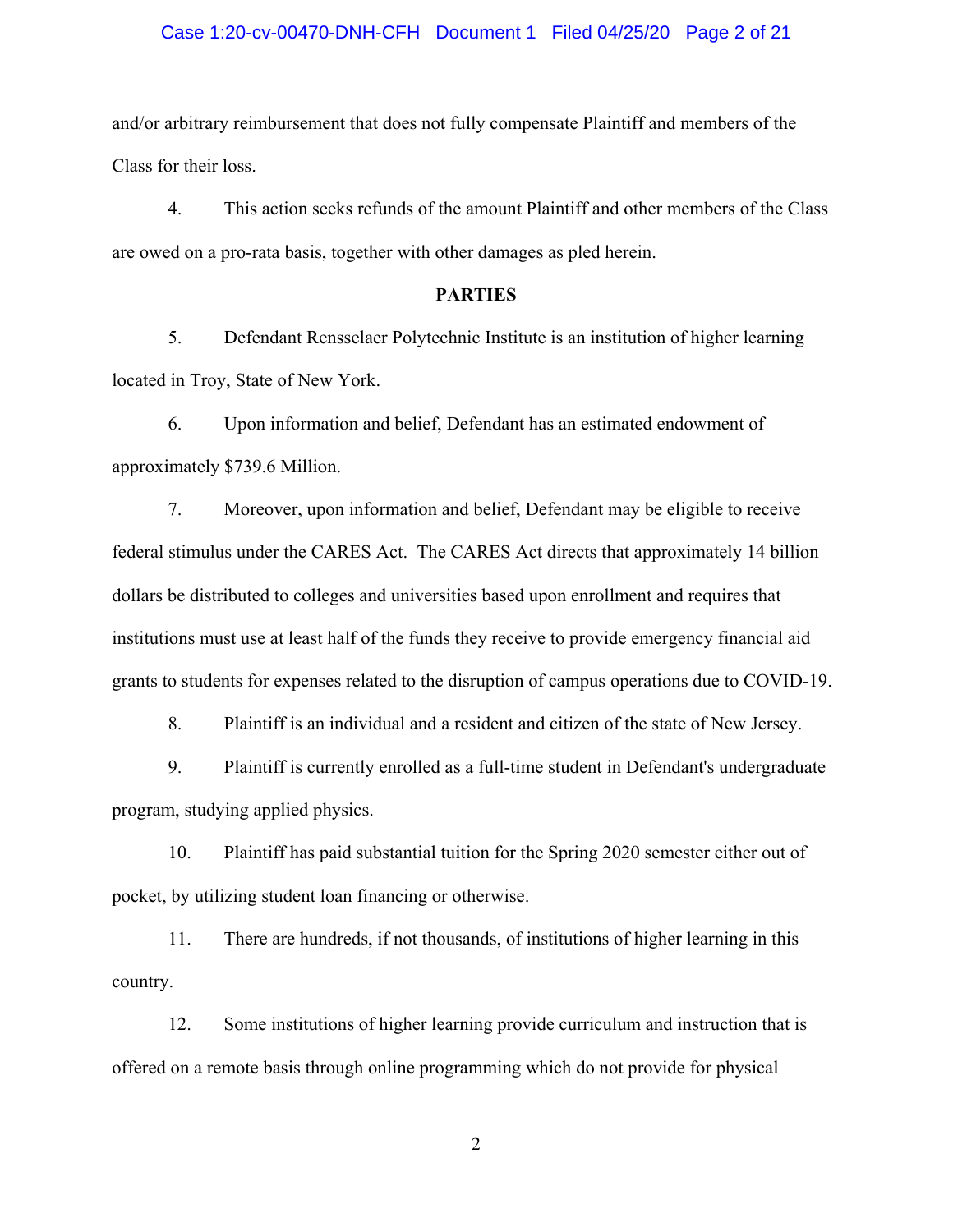attendance by the students.

13. Defendant's institution offers in-person, hands-on curriculum.

14. Plaintiff and members of the Tuition Class (described in paragraph 48) did not choose to attend another institution of higher learning, or to seek an online degree, but instead chose to attend Defendant's institution and enroll on an in-person basis.

15. Defendant markets the on-campus experience as a benefit of enrollment:<sup>1</sup>

Designed to enrich and augment classroom and laboratory studies, the student life experience is a vital part of Rensselaer's undergraduate education. **GO TO STUDENT LIFE** 

16. The tuition for in-person instruction at Defendant's institution covers not just the academic instruction, but encompasses an entirely different experience which includes but is not limited to:

- i. Face-to-face interaction with professors, mentors, and peers;
- ii. Access to facilities such as computer labs, study rooms, laboratories, libraries, etc.;
- iii. Student governance and student unions;
- iv. Extra-curricular activities, groups, intramurals, etc.;
- v. Student art, cultures, and other activities;
- vi. Social development and independence;
- vii. Hands-on learning and experimentation; and
- viii. Networking and mentorship opportunities.

<sup>&</sup>lt;u>.</u> 1 https://www.rpi.edu/student-experience/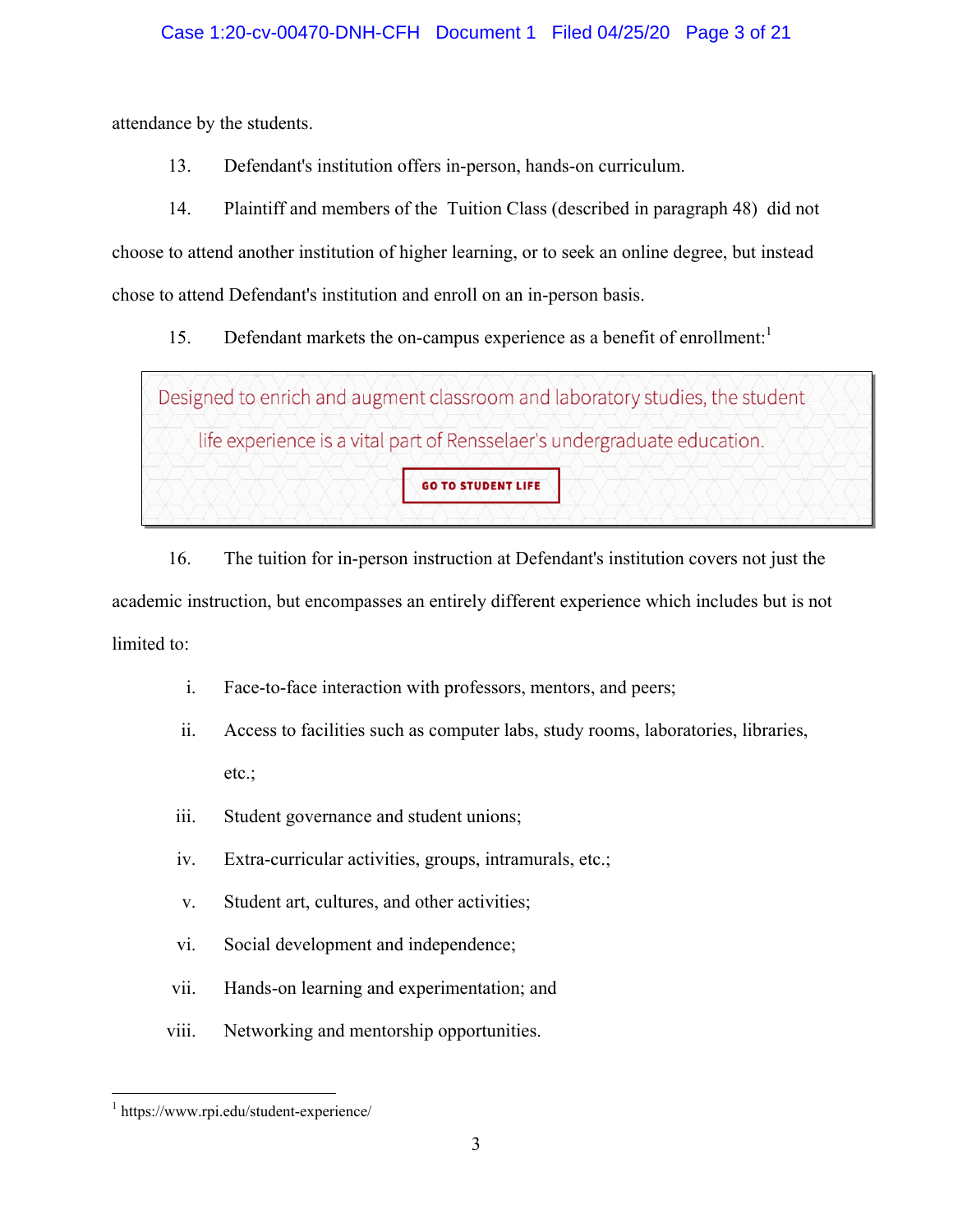#### Case 1:20-cv-00470-DNH-CFH Document 1 Filed 04/25/20 Page 4 of 21

17. Plaintiff's education has been changed from in-person, hands-on learning to online instruction.

18. Plaintiff's online instruction is not commensurate with the same classes being taught in person.

19. In addition to tuition, Plaintiff was required to and did pay certain mandatory fees, including but not limited to a \$361 Undergraduate Activity Fee and a \$328 Health Center Fee. Plaintiff also paid certain voluntary fees such as \$65 for the school dance club.

20. As a result of being moved off campus, Plaintiff no longer has the benefit of the services for which these fees have been paid. For example, most student activities have been cancelled, student groups and activities disbanded, and most facilities, including the health center, have been closed or are not accessible to Plaintiff and other Members of the Fees Class (described in paragraph 48).

21. In addition to the tuition and fees described above, Plaintiff paid "Room and Board" fees to reside in campus housing and for a meal plan providing for on-campus dining.

22. At Defendant's request and direction, Plaintiff moved out of on-campus housing and has not lived on campus since, nor had access to any meals under her meal plan, facilities, activities, services, or other opportunities.

#### **JURISDICTION AND VENUE**

23. This Court has jurisdiction over this action pursuant to the Class Action Fairness Act ("CAFA"), 28 U.S.C. § 1332(d), because at least one class member is of diverse citizenship from Defendant, there are more than 100 Class members, and the aggregate amount in controversy exceeds \$5 million, exclusive of interest and costs.

24. This Court has personal jurisdiction over Defendant because Defendant is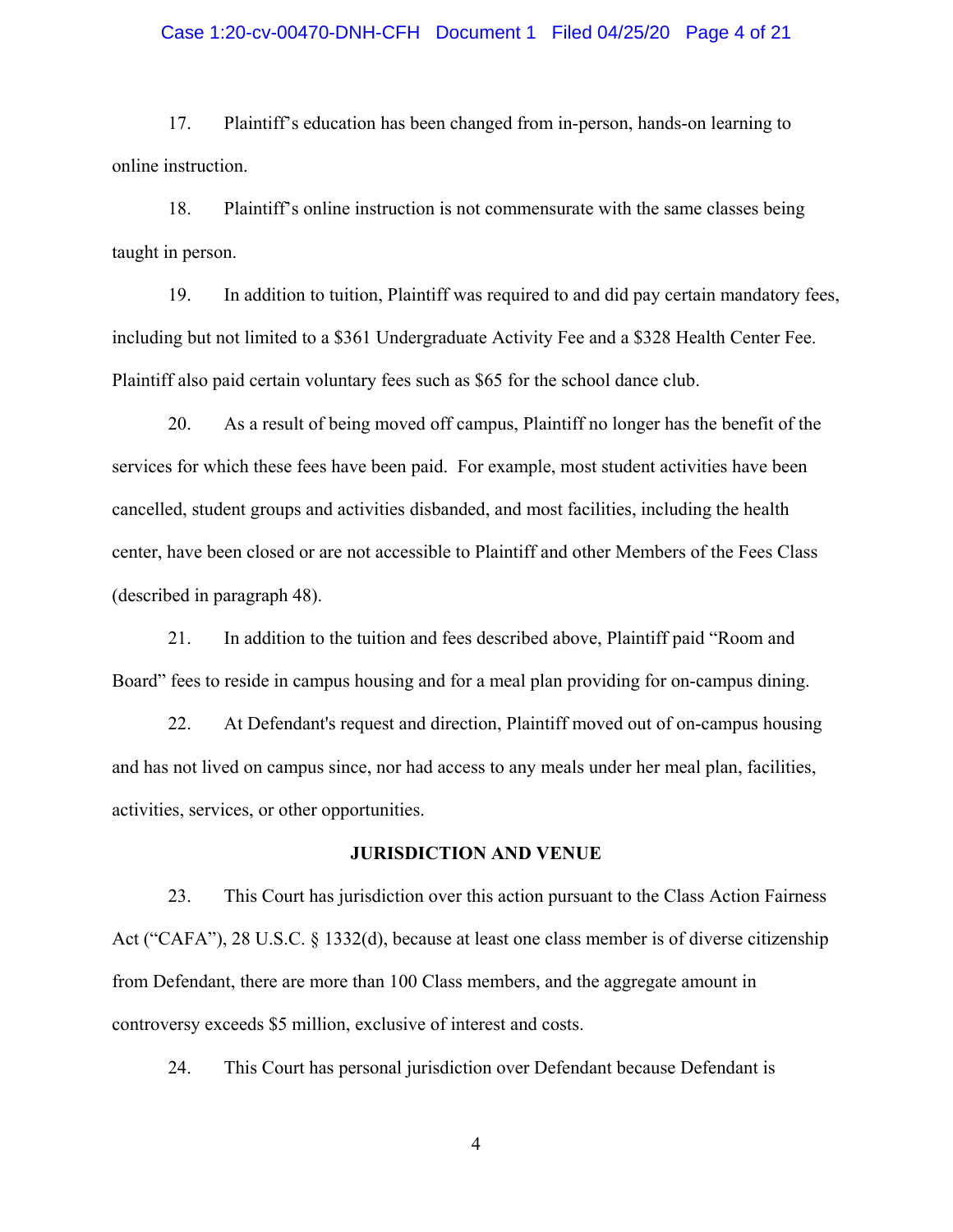# Case 1:20-cv-00470-DNH-CFH Document 1 Filed 04/25/20 Page 5 of 21

domiciled in New York and conducts business in New York.

25. Venue is proper in this District under 28 U.S.C. § 1391(b) because a substantial part of the events or omissions giving rise to the claims occurred in this District, and because Defendant is an educational institution domiciled and doing business in this District.

# **FACTUAL ALLEGATIONS**

26. Upon information and belief, Defendant's Spring term began with the first day of classes on or about January 13, 2020.<sup>2</sup>

27. Upon information and belief, Defendant's Spring term was scheduled to conclude with the last day of examinations on or about May 8, 2020 and commencement ceremonies on May 23, 2020.<sup>3</sup>

28. Accordingly, Defendant's Spring semester was scheduled and contracted to consist of approximately 116 days.

29. However, as a result of the COVID-19 pandemic, Defendant announced on March 10, 2020 that it was immediately cancelling all university-sponsored events, including "events sponsored by student organizations."<sup>4</sup>

30. That same date, Defendant announced that all in-person classes would move exclusively to online instruction on March  $16$ ,  $2020$ .<sup>5</sup>

31. The following day, March 11, 2020, Defendant began requiring students to move out of on-campus housing.<sup>6</sup>

32. Although Defendant is still offering some level of academic instruction via online classes, Plaintiffs and members of the proposed Tuition Class have been and will be deprived of

 $\overline{a}$ 

<sup>&</sup>lt;sup>2</sup> https://info.rpi.edu/registrar/academic-calendar  $\frac{3}{3}$  Id

 $3 \underline{\text{Id}}$ .

<sup>&</sup>lt;sup>4</sup> https://covid19.rpi.edu/announcements/coronavirus-covid-19-rensselaer-suspends-all-person-instruction  $\frac{5}{14}$ 

 $<sup>5</sup>$  Id.</sup>

 $6 \frac{\text{https://covid19.rpi.edu/announcements/moving-out-residental-and-greek-commons}}$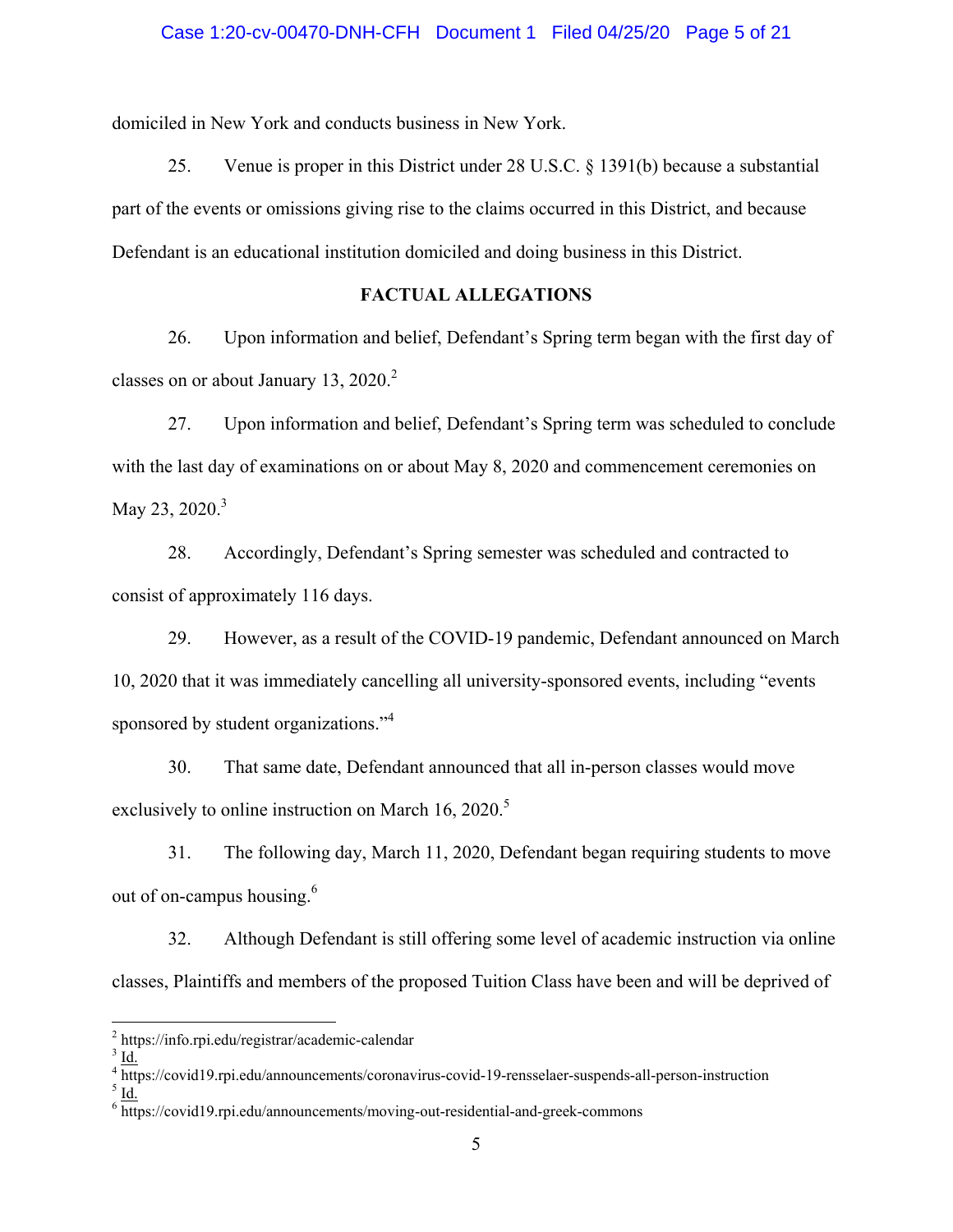# Case 1:20-cv-00470-DNH-CFH Document 1 Filed 04/25/20 Page 6 of 21

the benefits of on campus learning as set forth more fully above.

33. Moreover, the value of any degree issued to students on the basis of online or pass/fail classes will be diminished for the rest of their lives.

34. However, the Defendant has announced that it will not be issuing any tuition discount refunds for the Spring 2020 semester.

35. Plaintiffs and members of the proposed Fees Class have been and will be deprived of utilizing services for which they have already paid, such as access to campus facilities, student activities, and other opportunities.

36. Defendant has not announced any plans to issue fee discount refunds for the Spring 2020 semester.

37. Defendant has announced that it will offer pro-rated refunds for unused housing charges and meal plan fees. However, Defendant has arbitrarily decided to reduce these refunds by the net of student's financial aid from the University.

38. This refund policy is unfair and wholly insufficient.

39. Plaintiff's on-campus housing and meals refund was significantly less than the true pro-rata refund she should have received. This is because, apparently, the refund was reduced pursuant to aid awards. Notwithstanding Plaintiff's financial aid package, she was still required to take out substantial student loans to cover the costs of her education.

40. Upon information and belief, institutional aid (both needs based and merit based) is offered as a fixed sum based upon qualification factors, and not as a percentage of total costs.

41. Stated differently, upon information and belief, Plaintiff's financial aid amount would have been the same had she lived on campus or off campus.

42. The total amount of Plaintiff's institutional financial aid was less than the cost of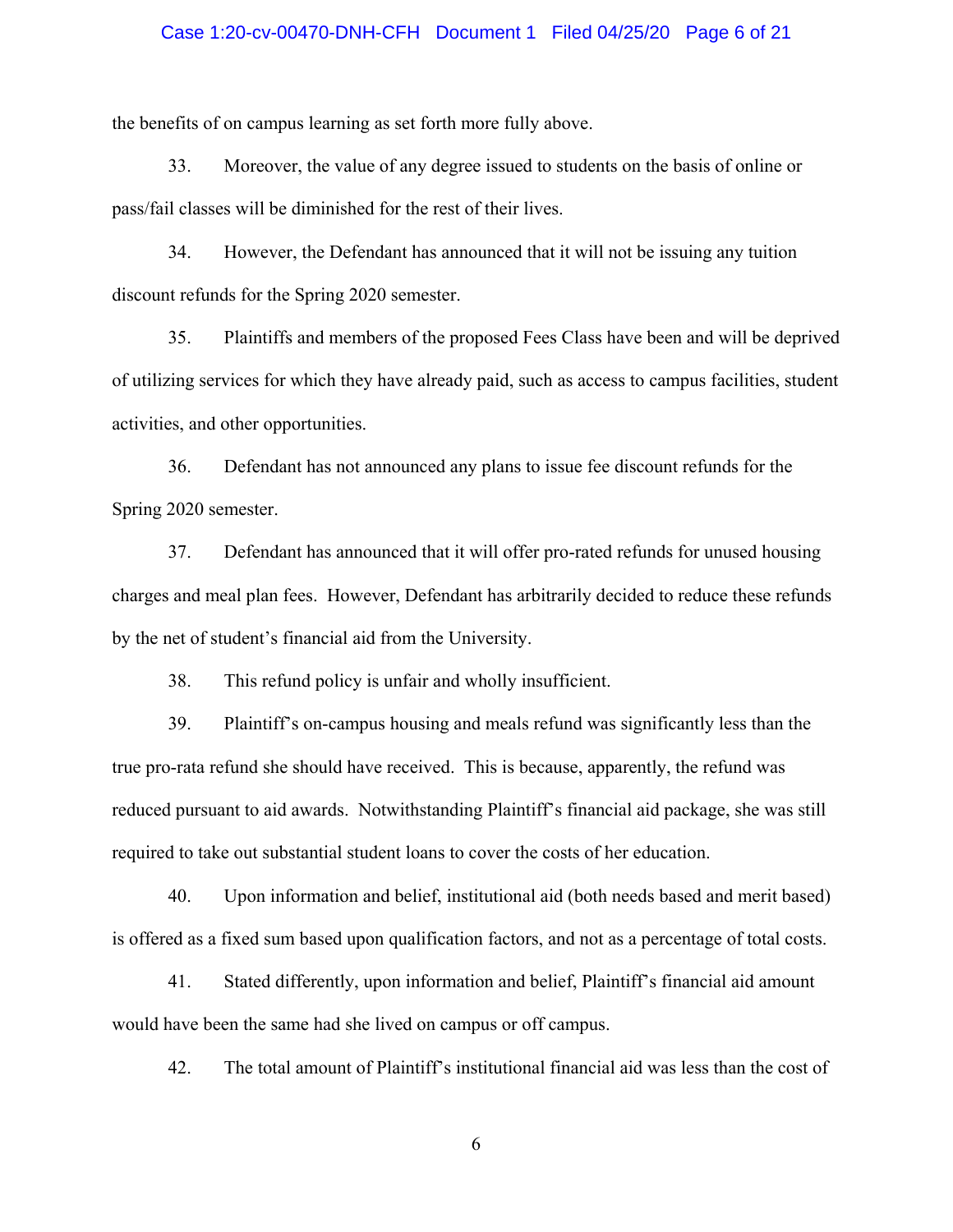#### Case 1:20-cv-00470-DNH-CFH Document 1 Filed 04/25/20 Page 7 of 21

just her tuition.

43. Had Plaintiff chosen to live off campus, she still would have had to pay for the balance of tuition with student loans, as well as the mandatory and other fees.

44. Because Plaintiff chose to live on-campus, her costs were even higher because she had to take out additional loans to cover the room and board fees.

45. Accordingly, the amount of Plaintiff's institutional aid was applied first to her tuition bill, and was not used to cover any portion of her housing or meal fees since, upon information and belief, she would have been entitled to the same award even if she had not chosen to incur housing or meal fees.

46. This is true of all Members of the On-Campus Housing Class and the Meals Class (which are each described in paragraph 48).

47. Because Plaintiff's institutional aid was not applied to her housing or meal costs when it was disbursed, it is unfair and unlawful for Defendant to deduct the relative value of that aid in calculating the housing and meal fee pro-rata refund.

#### **CLASS ACTION ALLEGATION**

48. Plaintiff brings this action on behalf of herself and as a class action, pursuant to the provisions of Rule 23 of the Federal Rules of Civil Procedure on behalf of the following Classes:

#### **The Tuition Class:**

All people who paid tuition for or on behalf of students enrolled in classes at the University for the Spring 2020 semester and were denied live in-person instruction and forced to use online distance learning platforms for the latter portion of that semester.

#### **The Fees Class:**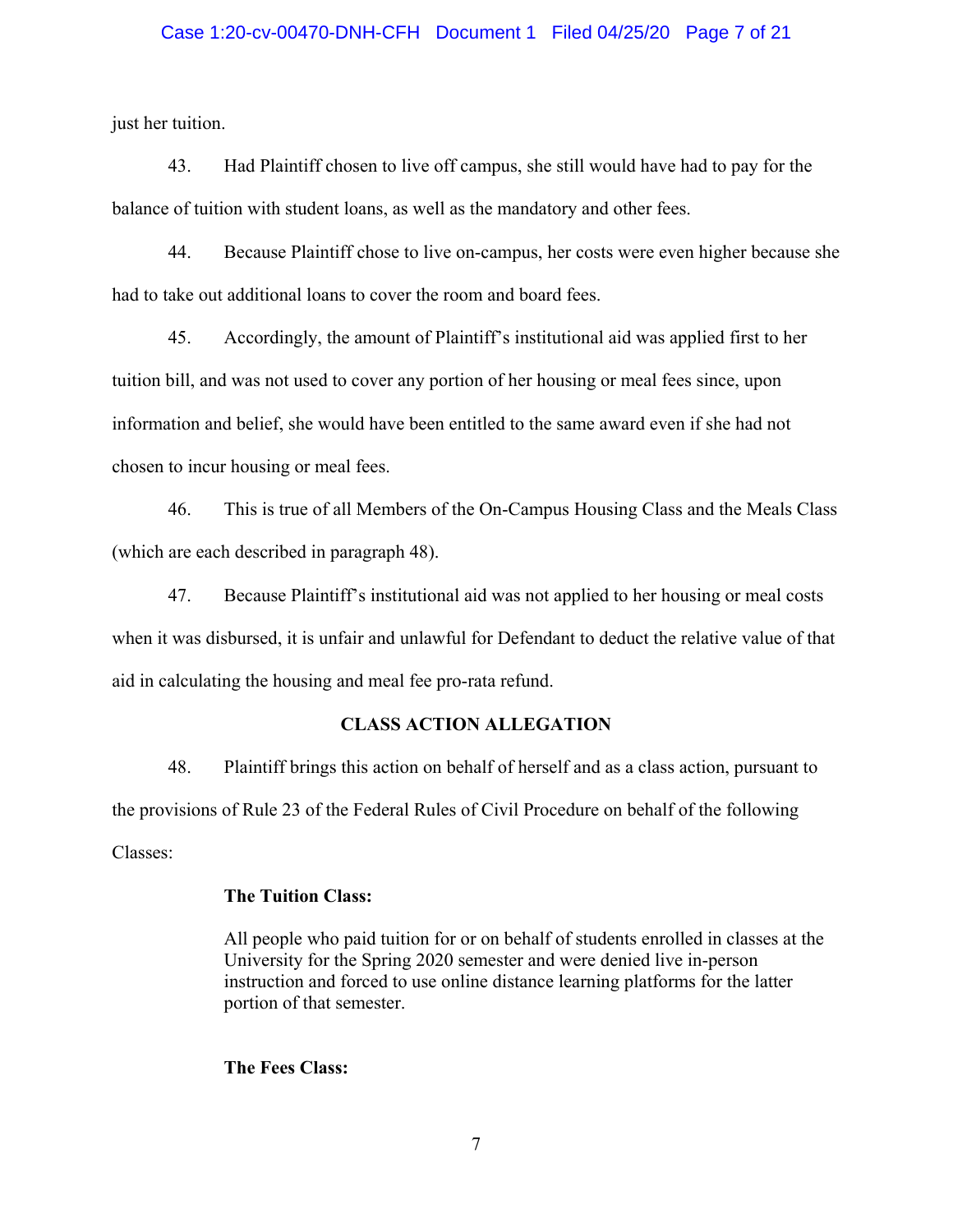All people who paid fees for or on behalf of students enrolled in classes at the University for the Spring 2020 semester.

# **The On-Campus Housing Class:**

All people who paid the costs of on-campus housing for or on behalf of students enrolled in classes at the University for the Spring 2020 semester who moved out of their on-campus housing prior to the completion of the semester because of Defendant's policies and announcements related to COVID-19.

#### **The Meals Class:**

All people who paid costs for or on behalf of students for meals and on-campus dining at the University for the Spring 2020 semester.

49. Excluded from the Classes are Defendant's Board of Directors (or other similar

governing body) and any of their respective members, affiliates, parents, subsidiaries, officers, directors, employees, successors, or assigns; and the judicial officers, and their immediate family members, and Court staff assigned to this case. Plaintiffs reserve the right to modify or amend the Class definitions, as appropriate, during the course of this litigation.

50. Certification of Plaintiff's claims for class-wide treatment is appropriate because

Plaintiff can prove the elements of her claims on a class-wide basis using the same evidence as would be used to prove those elements in individual actions alleging the same claims.

51. This action has been brought and may be properly maintained on behalf of the

Class proposed herein under Federal Rule of Civil Procedure 23.

# **Numerosity: Fed. R. Civ. P. 23(a)(1)**

52. The members of the Class are so numerous and geographically dispersed that individual joinder of all Class members is impracticable. Plaintiff is informed and believes there are thousands of members of the Class, the precise number being unknown to Plaintiff, but such number being ascertainable from Defendant's records. Class members may be notified of the pendency of this action by recognized, Court-approved notice dissemination methods, which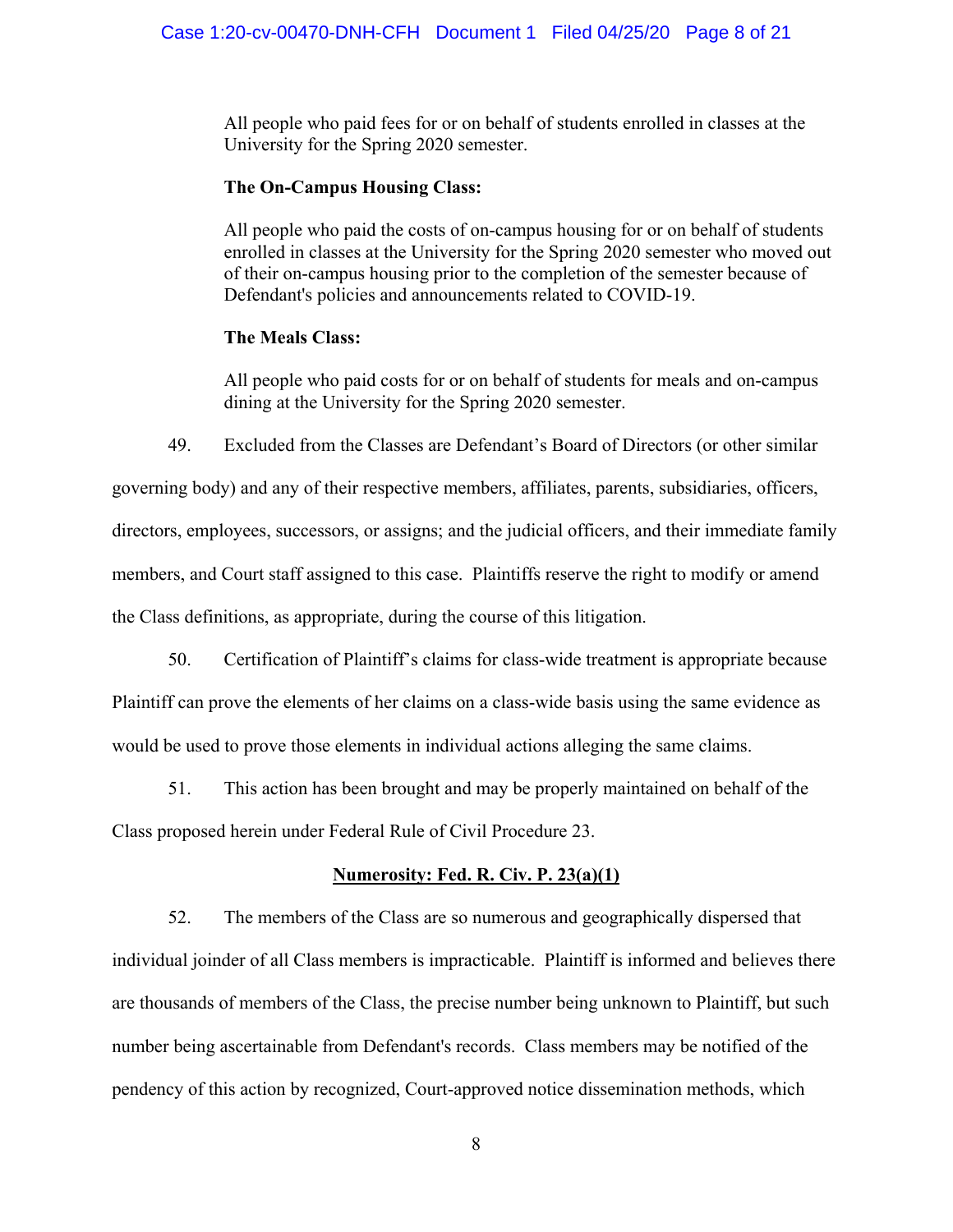may include U.S. mail, electronic mail, internet postings, and/or published notice.

### **Commonality and Predominance: Fed. R. Civ. P. 23(a)(2)**

53. This action involves common questions of law and fact, which predominate over any questions affecting individual Class members, including, without limitation:

- i. Whether Defendant engaged in the conduct alleged herein;
- ii. Whether there is a difference in value between online distance learning and live in-person instruction;
- iii. Whether Defendant breached its contracts with Plaintiff and the other members of the Tuition Class by retaining the portion of their tuition representing the difference between the value of online distance learning and live in-person instruction;
- iv. Whether Defendant was unjustly enriched by retaining tuition payments of Plaintiff and the Tuition Class representing the difference between the value of online distance learning and live in-person instruction;
- v. Whether Defendant breached its contracts with Plaintiff and the other members of the Fees Class by retaining fees without providing the services the fees were intended to cover;
- vi. Whether Defendant was unjustly enriched by retaining fees of Plaintiff and the other members of the Fees Class without providing the services the fees were intended to cover;
- vii. Whether Defendant breached its contracts with Plaintiff and the other members of the On-Campus Housing Class by not refunding them (or the students on whose behalf they paid) the full pro-rated amount of their housing expenses when the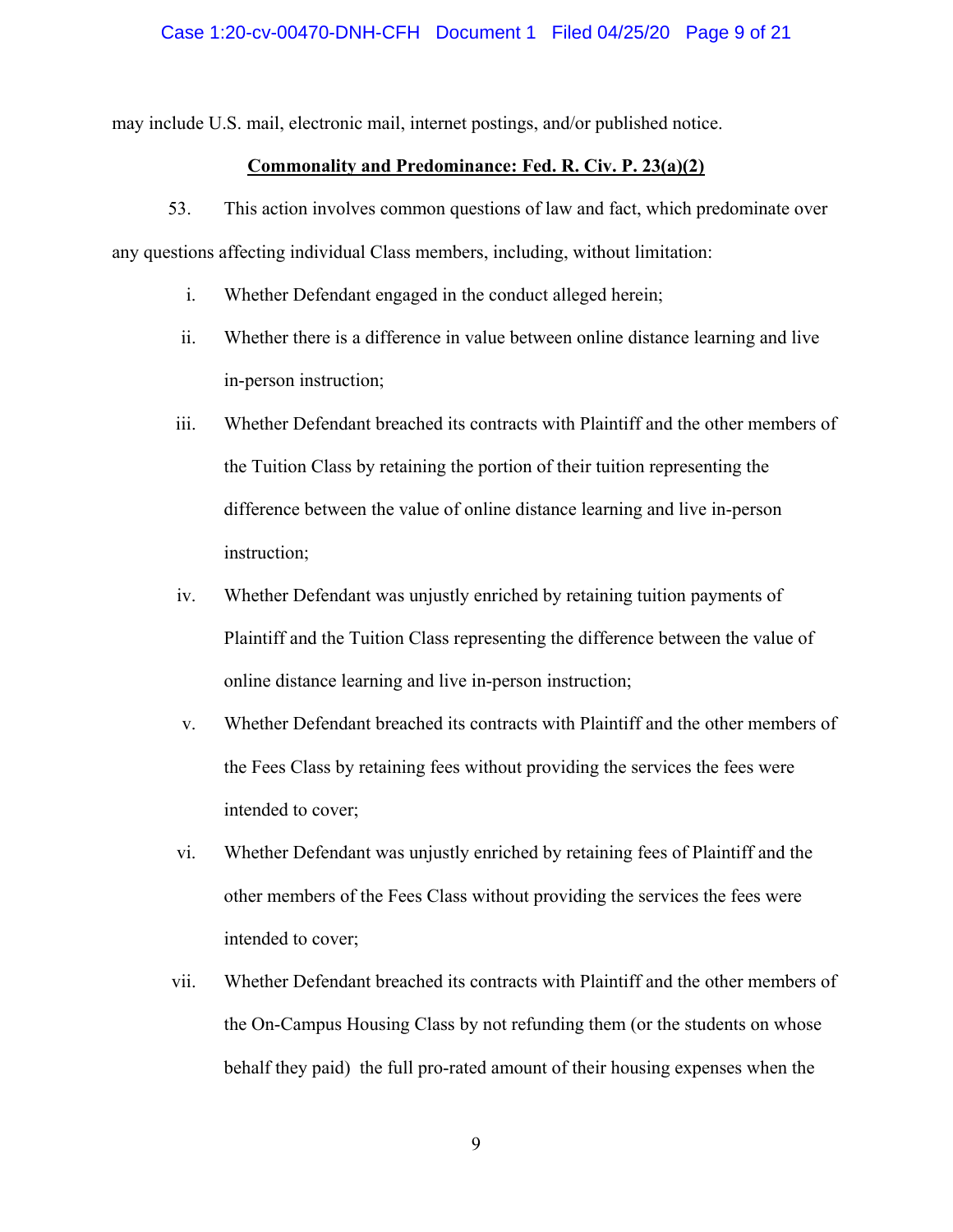pandemic prevented students from continuing to live on campus safely;

- viii. Whether Defendant was unjustly enriched by retaining payments of Plaintiff and the other members of the On-Campus Housing Class while students) moved out of their on-campus housing;
	- ix. Whether Defendant breached its contracts with Plaintiff and the other members of the Meals Class by retaining costs for food and on-campus dining without providing those services which the costs were intended to cover;
	- x. Whether Defendant was unjustly enriched by retaining payments of Plaintiff and the other members of the Meals Class without providing the food and on-campus dining options which those costs were intended to cover;
- xi. Whether certification of any or all of the classes proposed herein is appropriate under Fed. R. Civ. P. 23;
- xii. Whether Class members are entitled to declaratory, equitable, or injunctive relief, and/or other relief; and
- xiii. The amount and nature of relief to be awarded to Plaintiff and the other Class members.

#### **Typicality: Fed. R. Civ. P. 23(a)(3)**

54. Plaintiff's claim is typical of the other Class member's claims because, among other things, all Class members were similarly situated and were comparably injured through Defendant's wrongful conduct as set forth herein.

# **Adequacy: Fed. R. Civ. P. 23(a)(4)**

55. Plaintiff is an adequate Class representative because her interests do not conflict with the interests of other members of the Class she seeks to represent. Plaintiff has retained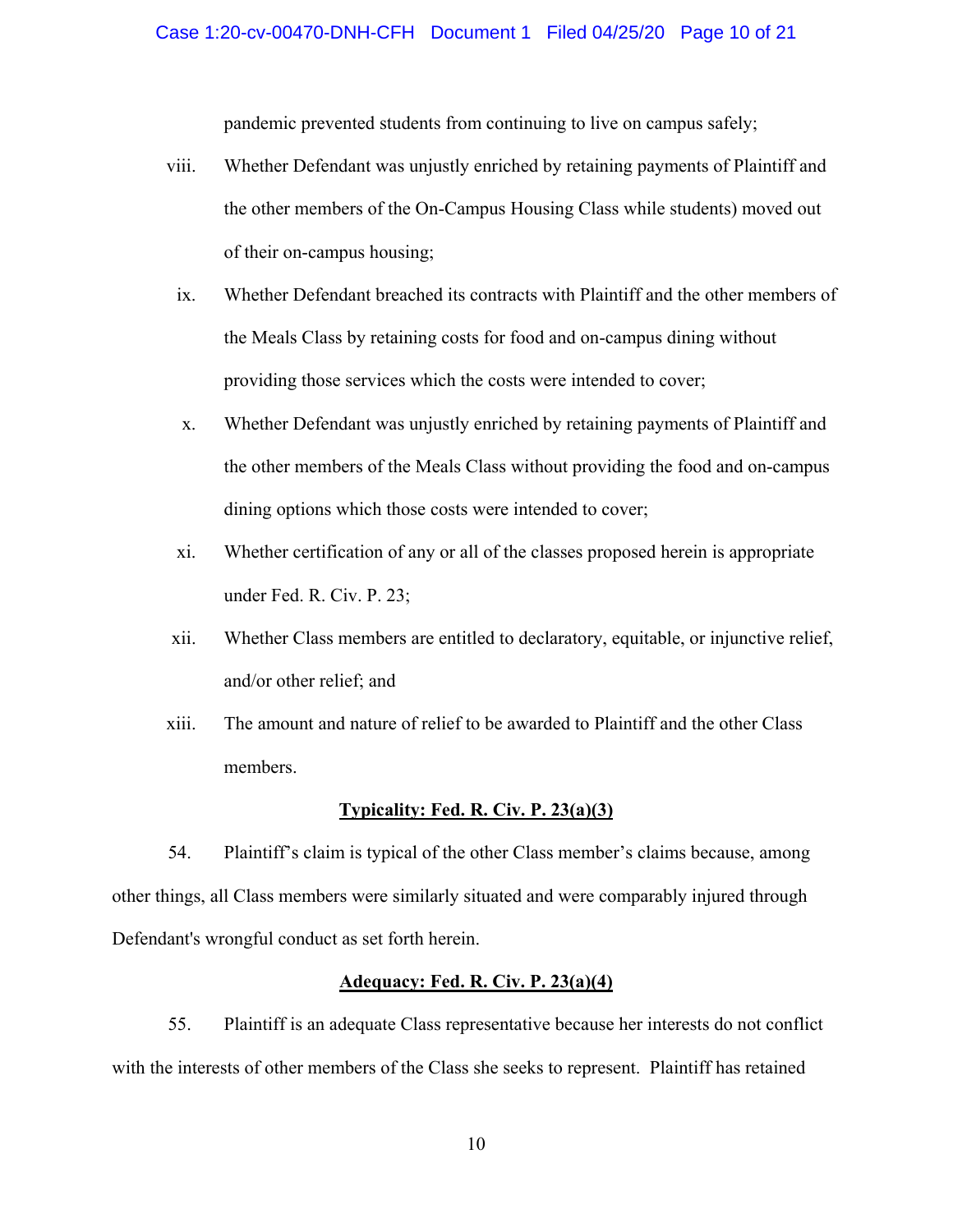#### Case 1:20-cv-00470-DNH-CFH Document 1 Filed 04/25/20 Page 11 of 21

counsel competent and experienced in complex litigation; and Plaintiff intends to prosecute the action vigorously. The Class's interests will be fairly and adequately protected by Plaintiff and her counsel.

#### **Superiority: Fed. R. Civ. P. 23(b)(3)**

56. A class action is superior to any other available means for the fair and efficient adjudication of this controversy, and no unusual difficulties are likely to be encountered in the management of this class action. The damages or other financial detriment suffered by Plaintiff and other Class members are relatively small compared to the burden and expense that would be required to individually litigate their claims against Defendant, so it would be impracticable for members of the Class to individually seek redress for Defendant's wrongful conduct.

57. Even if Class members could afford individual litigation, the Court system likely could not. Individualized litigation creates a potential for inconsistent or contradictory judgments, and increases the delay and expense to all parties and the court system. By contrast, the class action device presents far fewer management difficulties and provides the benefits of single adjudication, economy of scale, comprehensive supervision by a single court, and finality of the litigation.

#### **Certification of Specific Issues: Fed. R. Civ. P. 23(c)(4)**

58. To the extent that a Class does not meet the requirements of Rules  $23(b)(2)$  or (b)(3), Plaintiff seeks the certification of issues that will drive the litigation toward resolution.

#### **Declaratory and Injunctive Relief: Fed. R. Civ. P. 23(b)(2)**

59. The University has acted or refused to act on grounds generally applicable to Plaintiff and the other Class members, thereby making appropriate final injunctive relief and declaratory relief, as described herein, with respect to the Class members as a whole.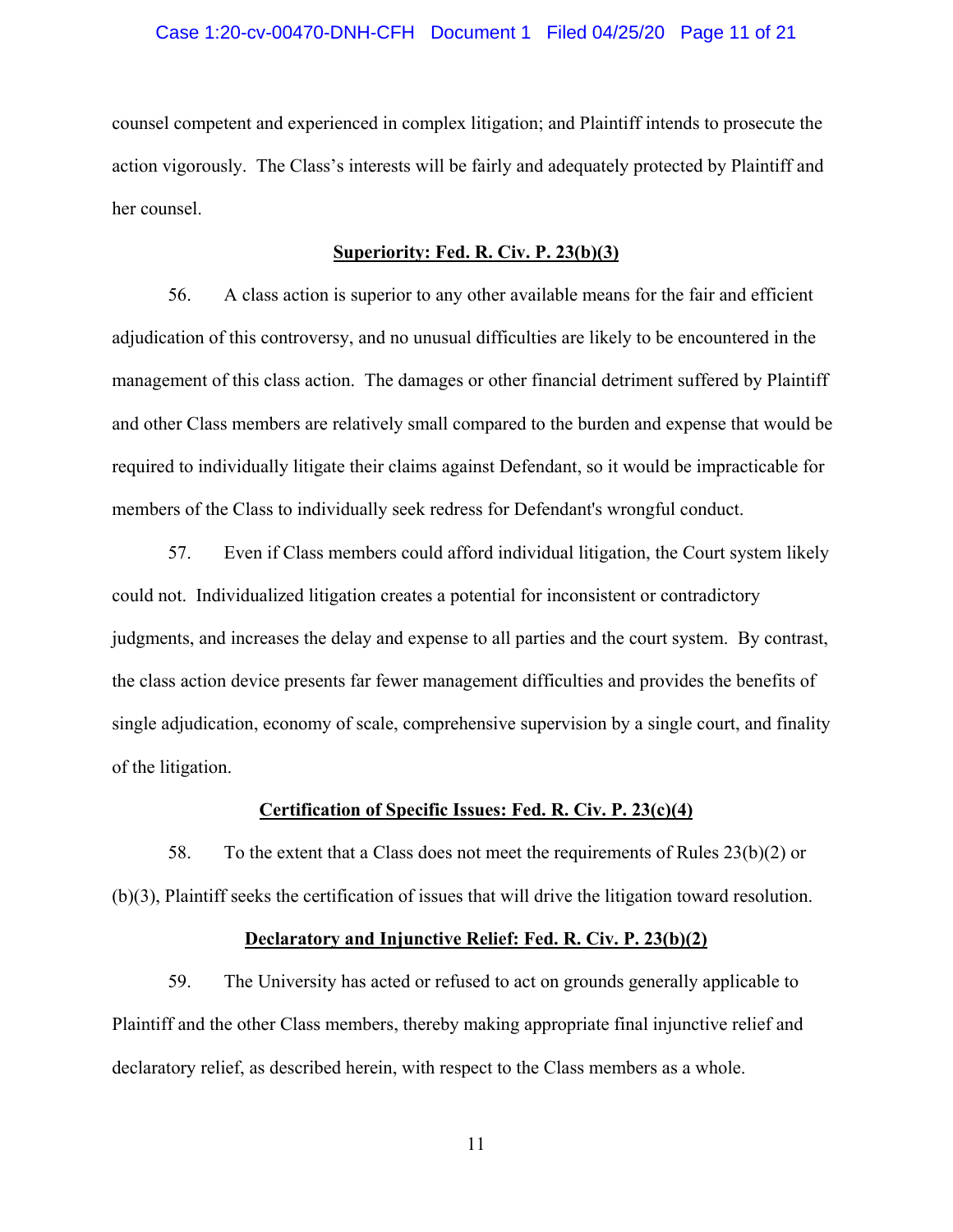# **FOR A FIRST COLLECTIVE CAUSE OF ACTION BREACH OF CONTRACT (Plaintiff and Other Members of the Tuition Class)**

60. Plaintiff realleges all preceding paragraphs as if fully set forth herein.

61. Plaintiff brings this count on behalf of herself and other members of the Tuition Class.

62. Plaintiff and the Tuition Class entered into contracts with the University which provided that Plaintiff and other members of the Tuition Class would pay tuition for or on behalf of students and, in exchange, the University would provide live in-person instruction in a physical classroom.

63. Plaintiff and other members of the Tuition Class fulfilled their end of the bargain when they paid tuition for the Spring 2020 semester either out-of-pocket, by using student loan financing or otherwise.

64. The University breached the contract with Plaintiff and the Tuition Class by moving all classes for the Spring 2020 semester to online distance learning platforms, without reducing or refunding tuition accordingly.

65. The University retained tuition monies paid by Plaintiff and other members of the Tuition Class, without providing them the full benefit of their bargain.

66. Plaintiff and other members of the Tuition Class have suffered damage as a direct and proximate result of Defendant's breach, including but not limited to being deprived of the value of the services the tuition was intended to cover, namely live in-person instruction in a physical classroom.

67. As a direct and proximate result of Defendant's breach, Plaintiff and the Tuition Class are legally and equitably entitled to damages, to be decided by the trier of fact in this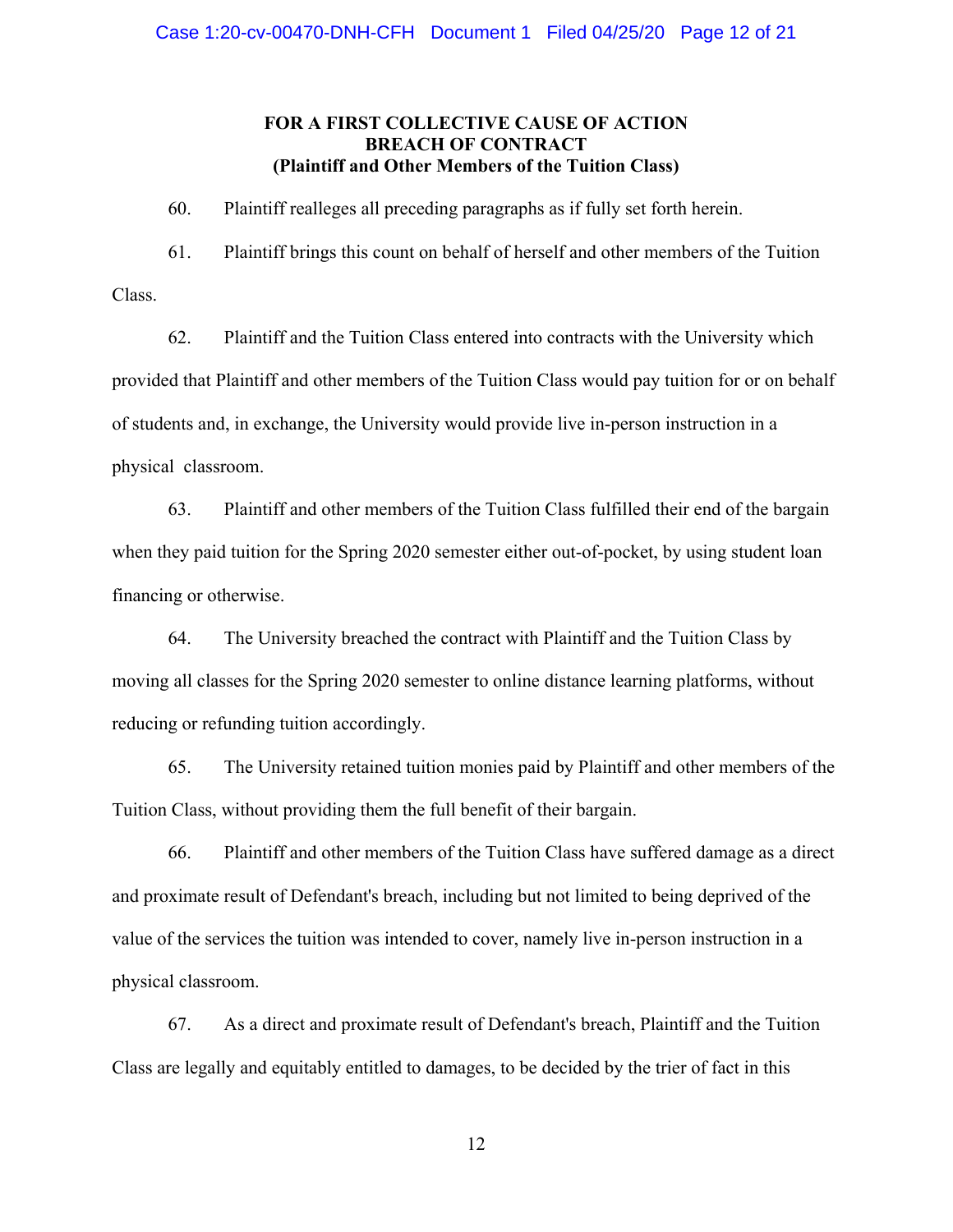#### Case 1:20-cv-00470-DNH-CFH Document 1 Filed 04/25/20 Page 13 of 21

action, to include but not be limited to disgorgement of the difference between the value of the online learning which is being provided versus the value of the live in-person instruction in a physical classroom that was contracted for.

# **FOR A SECOND COLLECTIVE CAUSE OF ACTION UNJUST ENRICHMENT (Plaintiff and Other Members of the Tuition Class)**

68. Plaintiff realleges all preceding paragraphs as if fully set forth herein.

69. Plaintiff brings this count on behalf of herself and other members of the Tuition Class.

70. The University has received a benefit at the expense of Plaintiff and other members of the Tuition Class to which it is not entitled.

71. Plaintiff and other members of the Tuition Class paid substantial tuition for live in-person instruction in physical classrooms and did not receive the full benefit of the bargain.

72. Plaintiff and other members of the Tuition Class conferred this benefit on

Defendant when they paid the tuition.

73. Defendant has realized this benefit by accepting such payment.

74. Defendant has retained this benefit, even though Defendant has failed to provide the services for which the tuition was collected, making Defendant's retention unjust under the circumstances.

75. Equity and good conscience require that the University return a portion of the monies paid in tuition to Plaintiff and other members of the Tuition Class.

76. Defendant should be required to disgorge this unjust enrichment.

### **FOR A THIRD COLLECTIVE CAUSE OF ACTION BREACH OF CONTRACT**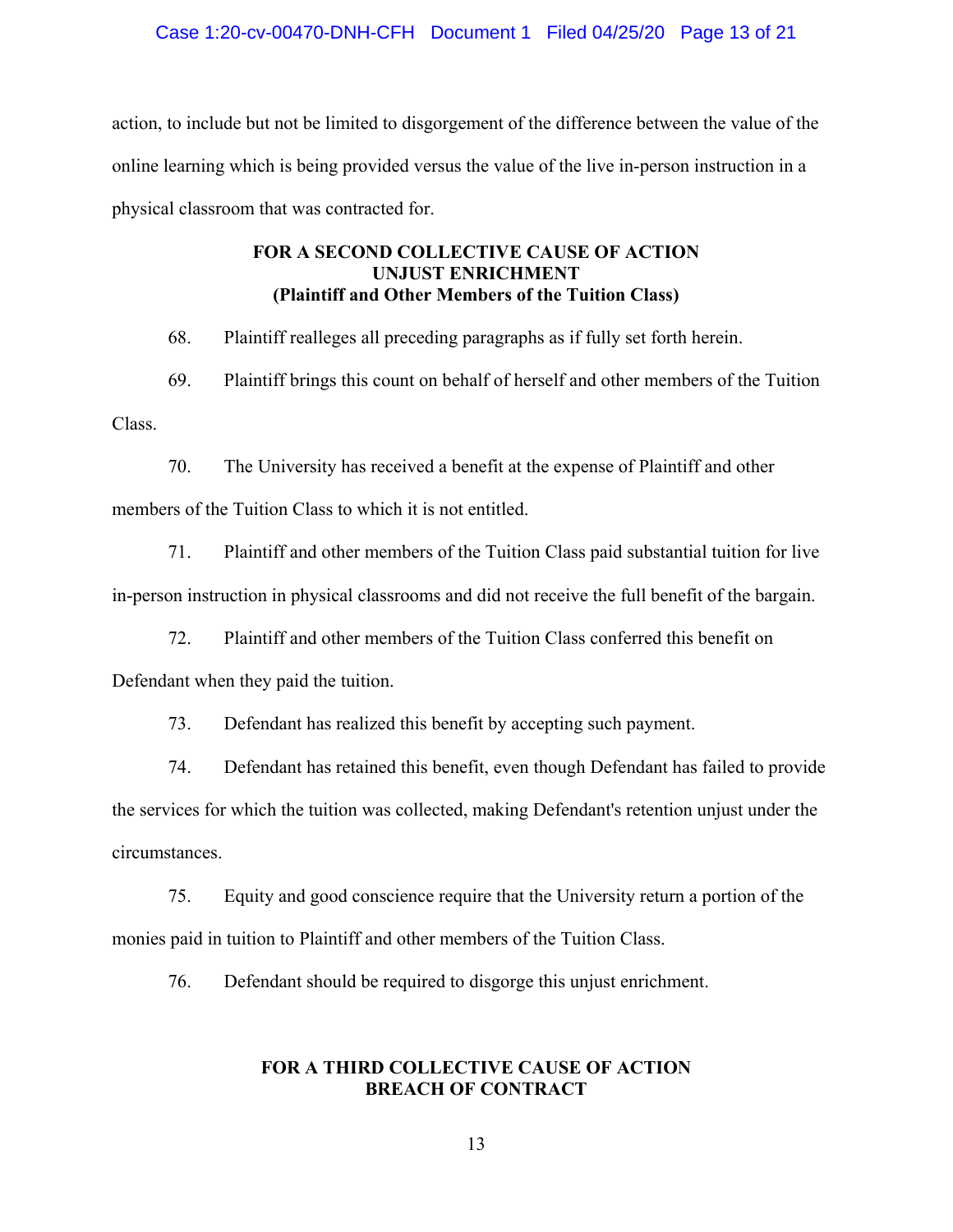#### **(Plaintiff and Other Members of the Fees Class)**

77. Plaintiff realleges all preceding paragraphs as if fully set forth herein.

78. Plaintiff brings this count on behalf of herself and other members of the Fees Class.

79. Plaintiff and the Fees Class entered into contracts with the University which provided that Plaintiff and other members of the Fees Class would pay certain fees for or on behalf of students and, in exchange, the University would provide services related to those fees, such as access to student activities, athletics, wellness centers, libraries, etc.

80. Plaintiff and other members of the Fees Class fulfilled their end of the bargain when they paid these fees for the Spring 2020 semester either out-of-pocket, by using student financing or otherwise.

81. The University breached the contract with Plaintiff and the Fees Class by moving all classes for the Spring 2020 semester to online distance learning platforms, constructively evicting students from campus, and closing most campus buildings and facilities, without reducing or refunding fees accordingly.

82. The University retained fees paid by Plaintiff and other members of the Fees Class, without providing them the full benefit of their bargain.

83. Plaintiff and other members of the Fees Class have suffered damage as a direct and proximate result of Defendant's breach, including but not limited to being deprived of the value of the benefits and services the fees were intended to cover.

84. As a direct and proximate result of Defendant's breach, Plaintiff and the Fees Class are legally and equitably entitled to damages, to be decided by the trier of fact in this action, to include but not be limited to disgorgement of the pro-rata amount of fees that was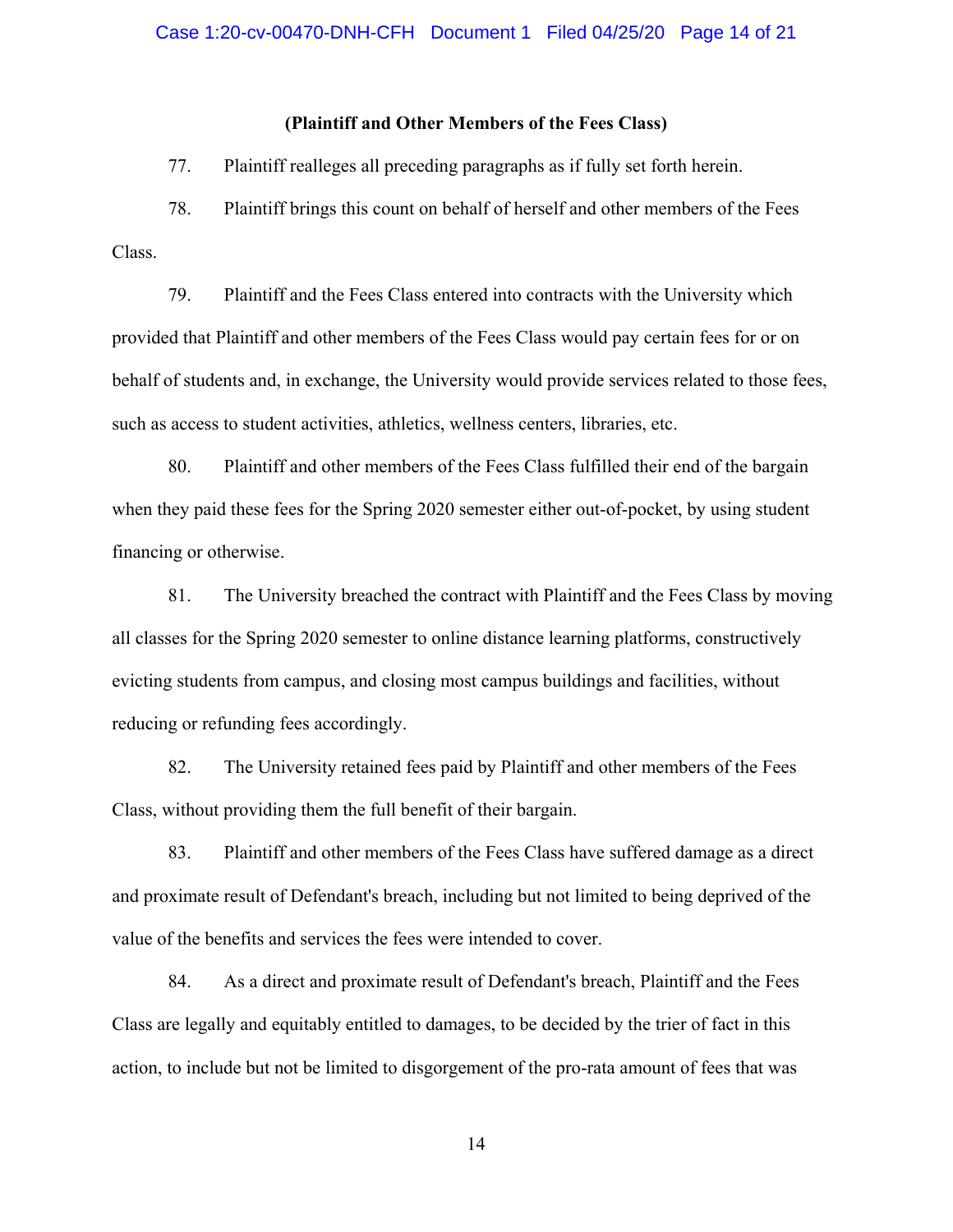collected but for which services were not provided.

# **FOR A FOURTH COLLECTIVE CAUSE OF ACTION UNJUST ENRICHMENT (Plaintiff and Other Members of the Fees Class)**

85. Plaintiff realleges all preceding paragraphs as if fully set forth herein.

86. Plaintiff brings this count on behalf of herself and other members of the Fees Class.

87. The University has received a benefit at the expense of Plaintiff and other members of the Fees Class to which it is not entitled.

88. Plaintiff and other members of the Fees Class paid substantial student fees for on campus benefits and services and did not receive the full benefit of the bargain.

89. Plaintiff and other members of the Fees Class conferred this benefit on Defendant when they paid the fees.

90. Defendant has realized this benefit by accepting such payment.

91. Defendant has retained this benefit, even though Defendant has failed to provide the services for which the fees were collected, making Defendant's retention unjust under the circumstances.

92. Equity and good conscience require that the University return a pro-rata portion of the monies paid in fees to Plaintiff and other members of the Fees Class.

93. Defendant should be required to disgorge this unjust enrichment.

# **FOR A FIFTH COLLECTIVE CAUSE OF ACTION BREACH OF CONTRACT (Plaintiff and Other Members of the On-Campus Housing Class)**

94. Plaintiff realleges all preceding paragraphs as if fully set forth herein.

95. Plaintiff brings this count on behalf of herself and other members of the On-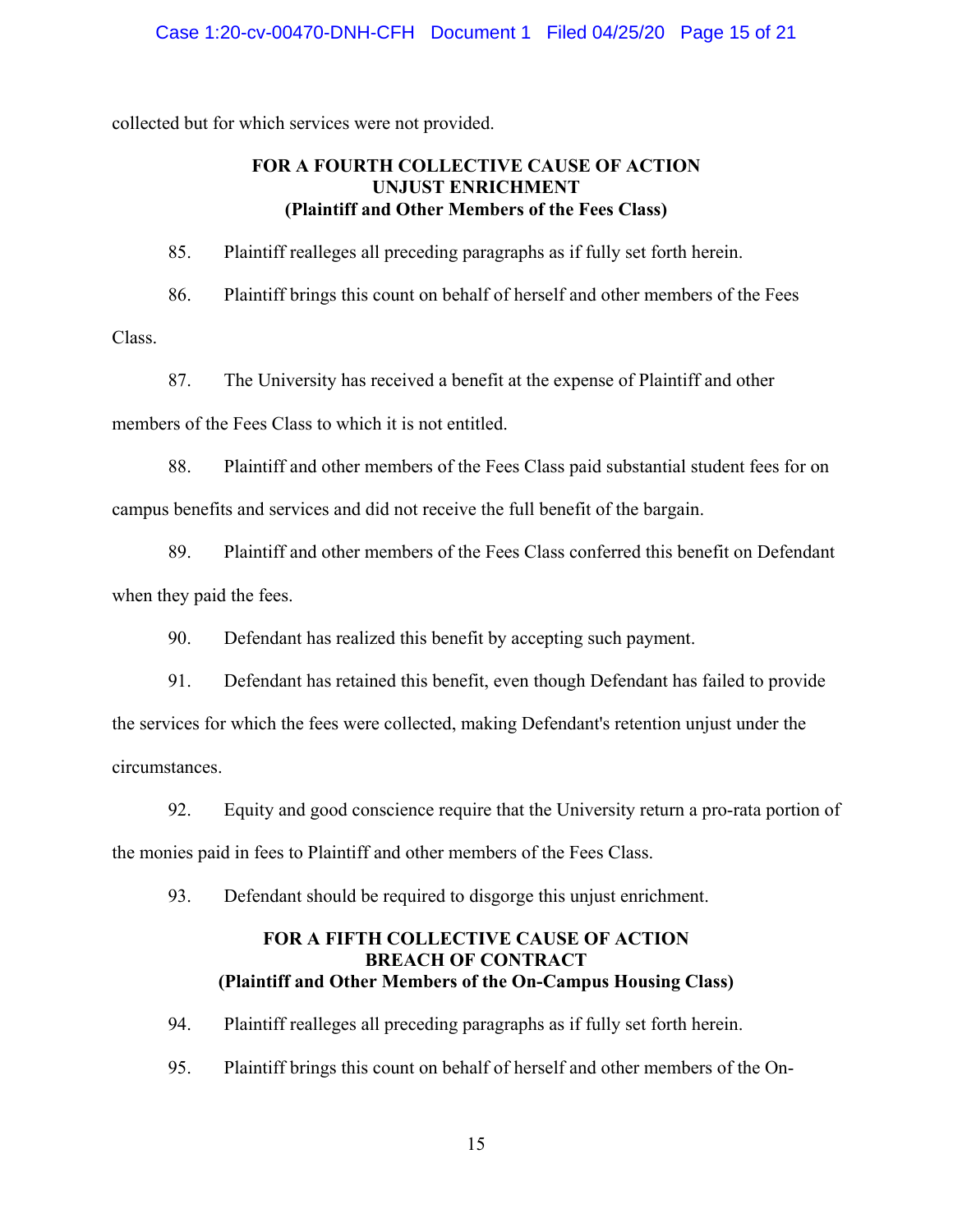# Case 1:20-cv-00470-DNH-CFH Document 1 Filed 04/25/20 Page 16 of 21

Campus Housing Class.

96. Plaintiff and the On-Campus Housing Class entered into contracts with the University which provided that Plaintiff and other members of the On-Campus Housing Class would pay certain fees for or on behalf of students and, in exchange, the University would provide on-campus housing to those students.

97. Plaintiff and other members of the On-Campus Housing Class fulfilled their end of the bargain when they paid these fees for the Spring 2020 semester either out-of-pocket, by using student financing or otherwise.

98. The University breached the contract with Plaintiff and the On-Campus Housing Class by moving all classes for the Spring 2020 semester to online distance learning platforms, and asked students to move out of on-campus housing facilities, thus constructively evicting them, without reducing or refunding fees accordingly.

99. The University retained fees paid by Plaintiff and other members of the On-Campus Housing Class, without providing them the full benefit of their bargain.

100. Plaintiff and other members of the On-Campus Housing Class have suffered damage as a direct and proximate result of Defendant's breach, including but not limited to being deprived of the value of the housing that the room and board fees were intended to cover.

101. As a direct and proximate result of Defendant's breach, Plaintiff and the On-Campus Housing Class are legally and equitably entitled to damages, to be decided by the trier of fact in this action, to include but not be limited to disgorgement of the pro-rata amount of fees that were collected but for which services were not provided.

#### **FOR A SIXTH COLLECTIVE CAUSE OF ACTION UNJUST ENRICHMENT**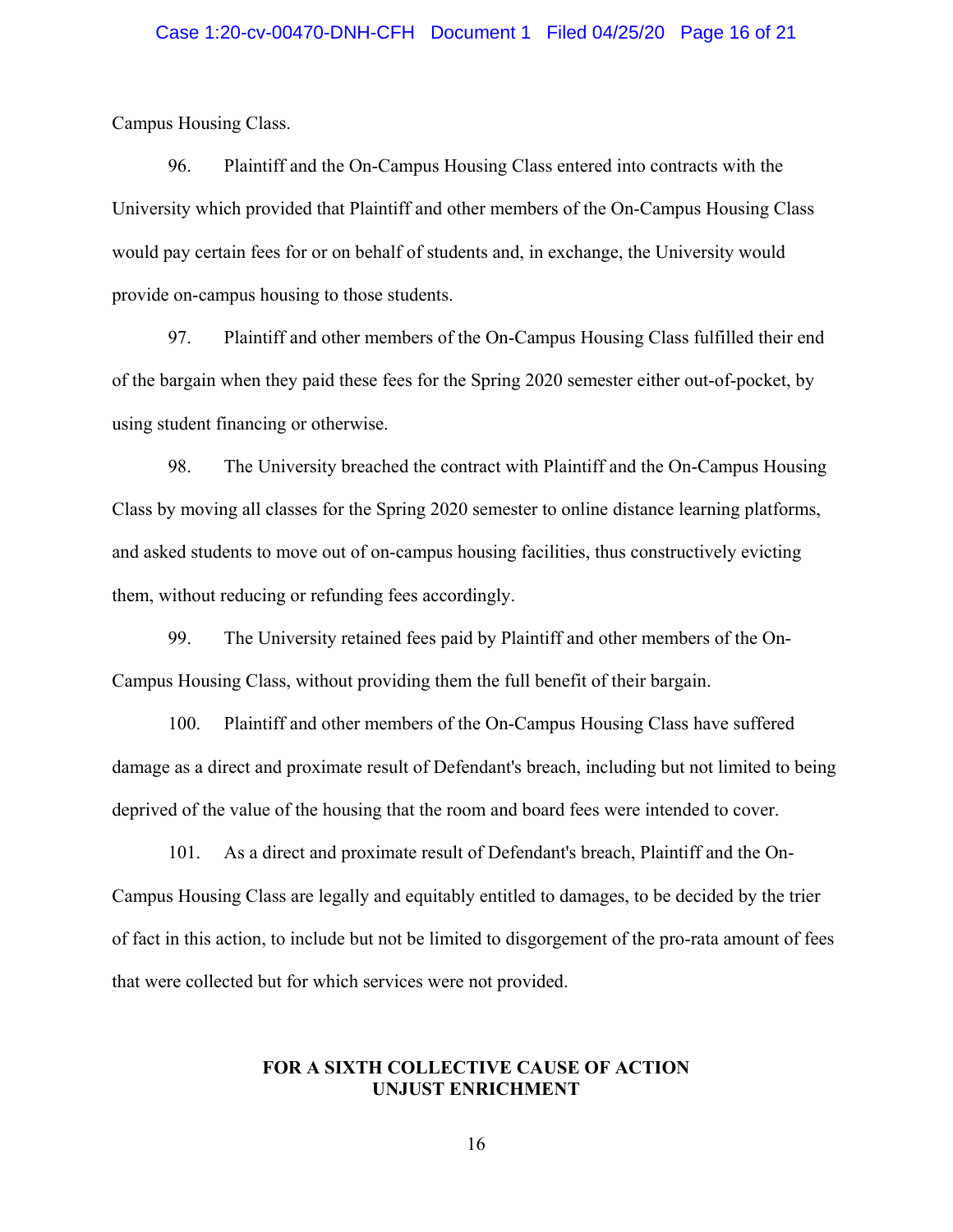#### **(Plaintiff and Other Members of the On-Campus Housing Class)**

102. Plaintiff realleges all preceding paragraphs as if fully set forth herein.

103. Plaintiff brings this count on behalf of herself and other members of the On-Campus Housing Class.

104. The University has received a benefit at the expense of Plaintiff and other members of the On-Campus Housing Class to which it is not entitled.

105. Plaintiff and other members of the On-Campus Housing Class paid substantial board fees for the right to occupy on-campus housing and did not receive the full benefit of the bargain.

106. Plaintiff and other members of the On-Campus Housing Class conferred this benefit on Defendant when they paid the fees.

107. Defendant has realized this benefit by accepting such payment.

108. Defendant has retained this benefit, even though Defendant has failed to provide the housing and other amenities for which the fees were collected, making Defendant's retention unjust under the circumstances.

109. Equity and good conscience require that the University return a pro-rata portion of the monies paid in fees to Plaintiff and other members of the On-Campus Housing Class.

110. Defendant should be required to disgorge this unjust enrichment.

# **FOR A SEVENTH COLLECTIVE CAUSE OF ACTION BREACH OF CONTRACT (Plaintiff and Other Members of the Meals Class)**

111. Plaintiff realleges all preceding paragraphs as if fully set forth herein.

112. Plaintiff brings this count on behalf of herself and other members of the Meals Class.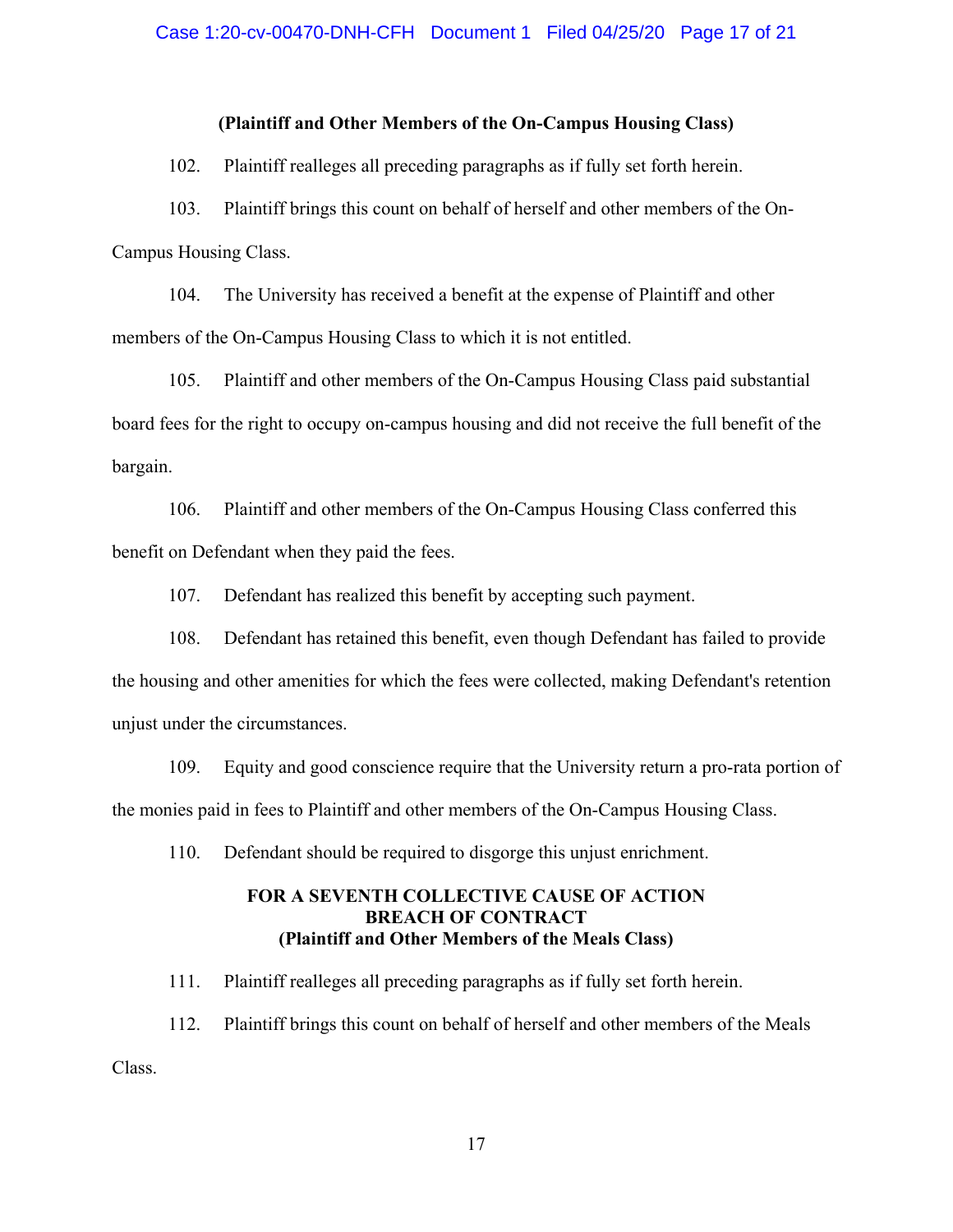#### Case 1:20-cv-00470-DNH-CFH Document 1 Filed 04/25/20 Page 18 of 21

113. Plaintiff and the Meals Class entered into contracts with the University which provided that Plaintiff and other members of the Meals Class would pay certain fees for or on behalf of students and, in exchange, the University would provide meals and on-campus dining options.

114. Plaintiff and other members of the Meals Class fulfilled their end of the bargain when they paid these fees for the Spring 2020 semester either out-of-pocket, by using student financing or otherwise.

115. The University breached the contract with Plaintiff and the Meals Class by moving all classes for the Spring 2020 semester to online distance learning platforms, constructively evicting students from campus, and closing most campus buildings and facilities, including dining facilities, without reducing or refunding fees accordingly.

116. The University retained fees paid by Plaintiff and other members of the Meals Class, without providing them the full benefit of their bargain.

117. Plaintiff and other members of the Meals Class have suffered damage as a direct and proximate result of Defendant's breach, including but not limited to being deprived of the value of the benefits and services the fees were intended to cover.

118. As a direct and proximate result of Defendant's breach, Plaintiff and the Meals Class are legally and equitably entitled to damages, to be decided by the trier of fact in this action, to include but not be limited to disgorgement of the pro-rata amount of fees that was collected but for which meals and services were not provided.

#### **FOR AN EIGHTH COLLECTIVE CAUSE OF ACTION UNJUST ENRICHMENT**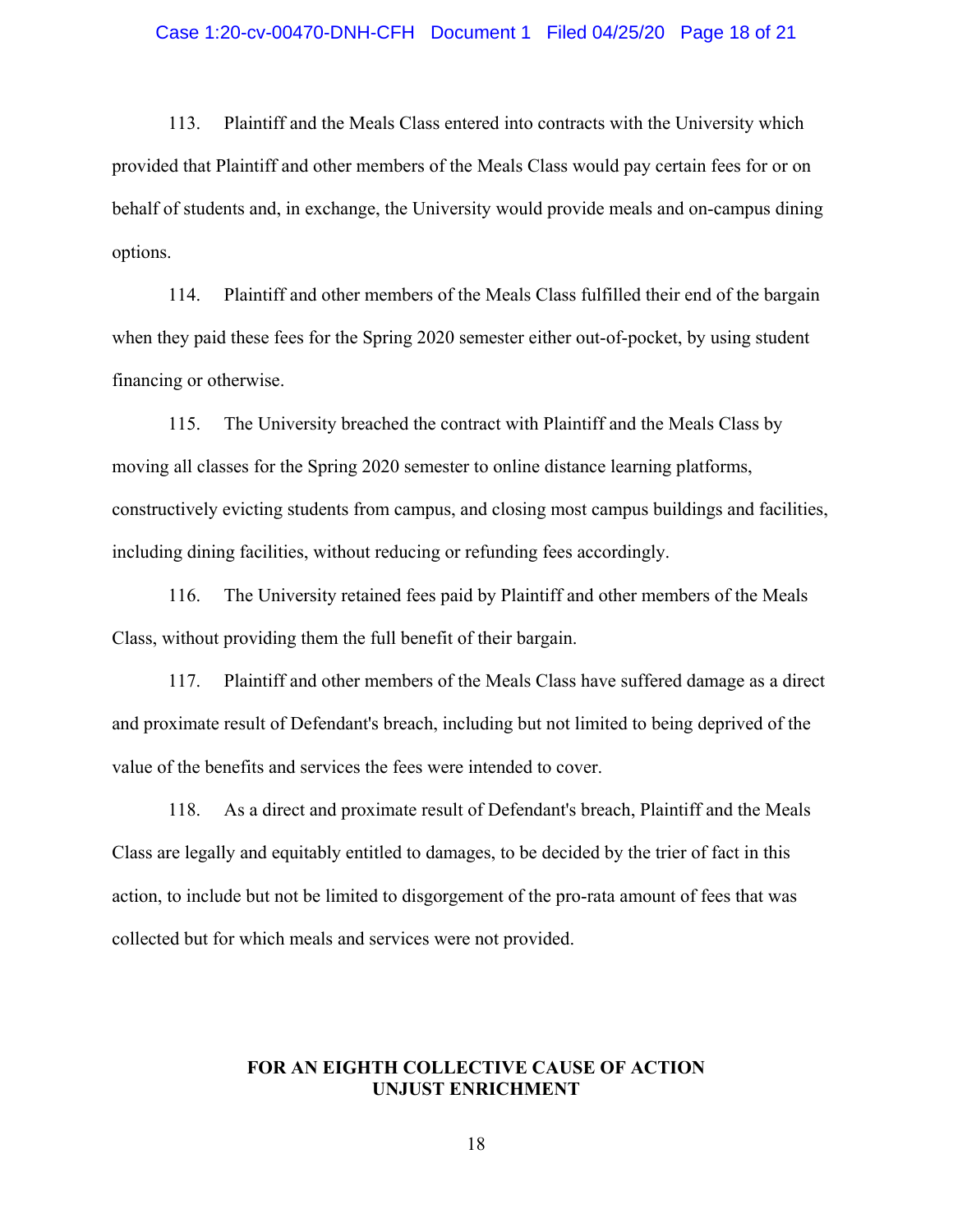#### **(Plaintiff and Other Members of the Meals Class)**

119. Plaintiff realleges all preceding paragraphs as if fully set forth herein.

120. Plaintiff brings this count on behalf of herself and other members of the Meals Class.

121. The University has received a benefit at the expense of Plaintiff and other members of the Meals Class to which it is not entitled.

122. Plaintiff and other members of the Meals Class paid fees for access to on-campus meals and dining options.

123. Plaintiff and other members of the Meals Class conferred this benefit on Defendant when they paid the fees.

124. Defendant has realized this benefit by accepting such payment.

125. Defendant has retained this benefit, even though Defendant has failed to provide the meals and services for which the fees were collected, making Defendant's retention unjust under the circumstances.

126. Equity and good conscience require that the University return a pro-rata portion of the monies paid in meal fees to Plaintiff and other members of the Meals Class.

127. Defendant should be required to disgorge this unjust enrichment.

#### **PRAYER FOR RELIEF**

WHEREFORE, Plaintiff, individually and on behalf of members of the Classes, pray for judgment in their favor and against Defendant as follows:

a. Certifying the Classes as proposed herein, designating Plaintiff as Class representative, and appointing undersigned counsel as Class Counsel;

b. Declaring that Defendant is financially responsible for notifying the Class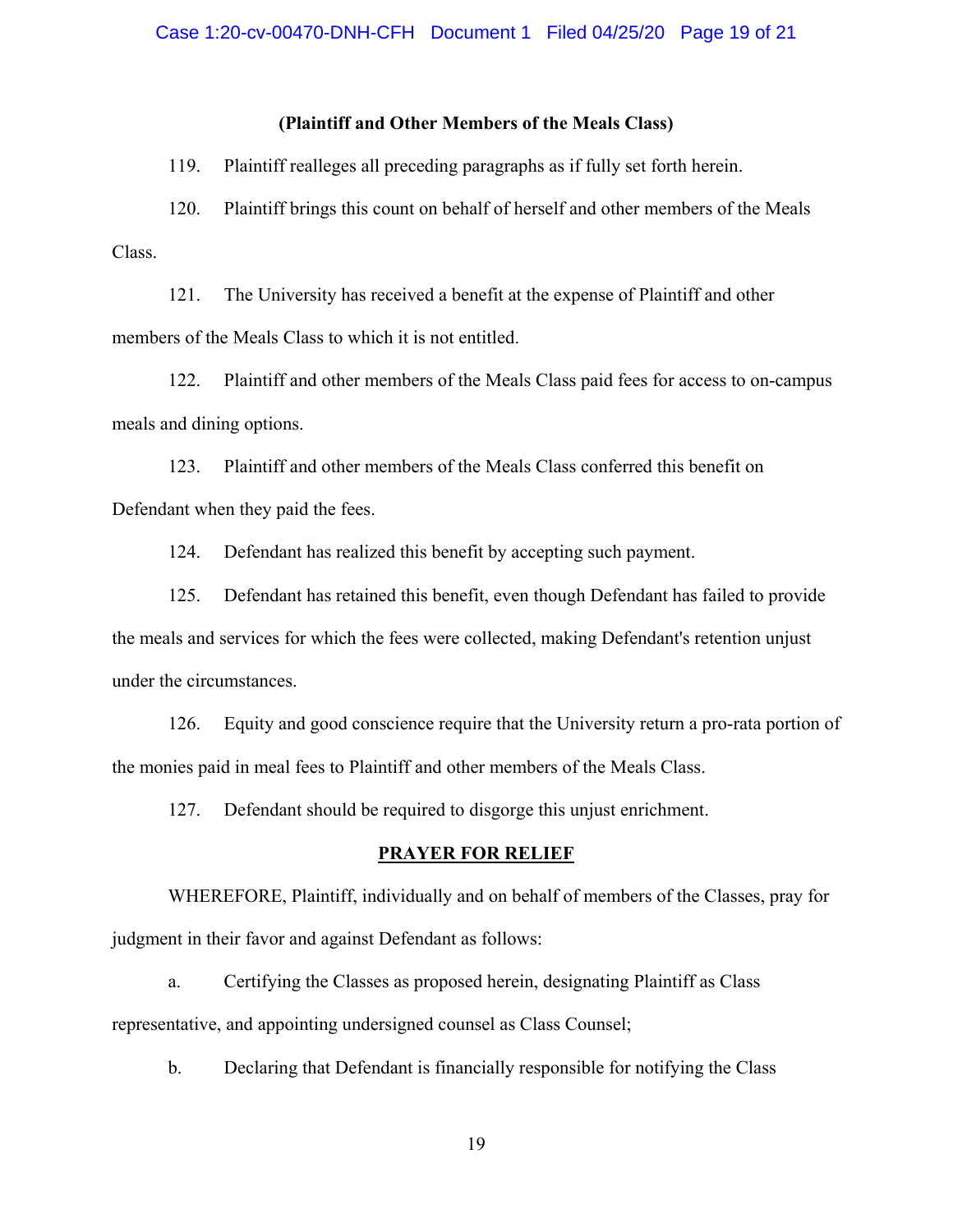# Case 1:20-cv-00470-DNH-CFH Document 1 Filed 04/25/20 Page 20 of 21

members of the pendency of this action;

c. Declaring that Defendant has wrongfully kept monies paid for tuition, fees, oncampus housing, and meals;

d. Requiring that Defendant disgorge amounts wrongfully obtained for tuition, fees, on-campus housing, and meals;

e. Awarding injunctive relief as permitted by law or equity, including enjoining Defendant from retaining the pro-rated, unused monies paid for tuition, fees, on-campus housing, and meals;

f. Scheduling a trial by jury in this action;

g. Awarding Plaintiff's reasonable attorney's fees, costs and expenses, as permitted by law;

h. Awarding pre and post-judgment interest on any amounts awarded, as permitted by law; and

i. Awarding such other and further relief as may be just and proper.

# **DEMAND FOR JURY TRIAL**

 Pursuant to Rule 38 of the Federal Rules of Civil Procedure, Plaintiff demands trial by jury in this action of all issues so triable.

Dated: April 25, 2020

# **LYNN LAW FIRM, LLP**

By: /s/ Kelsey W. Shannon Kelsey W. Shannon Bar Role No. 520477 101 South Salina Street, Suite 750 Syracuse, New York 13202-4983 Tel: (315) 474-1267 E-mail: kshannon@lynnlaw.com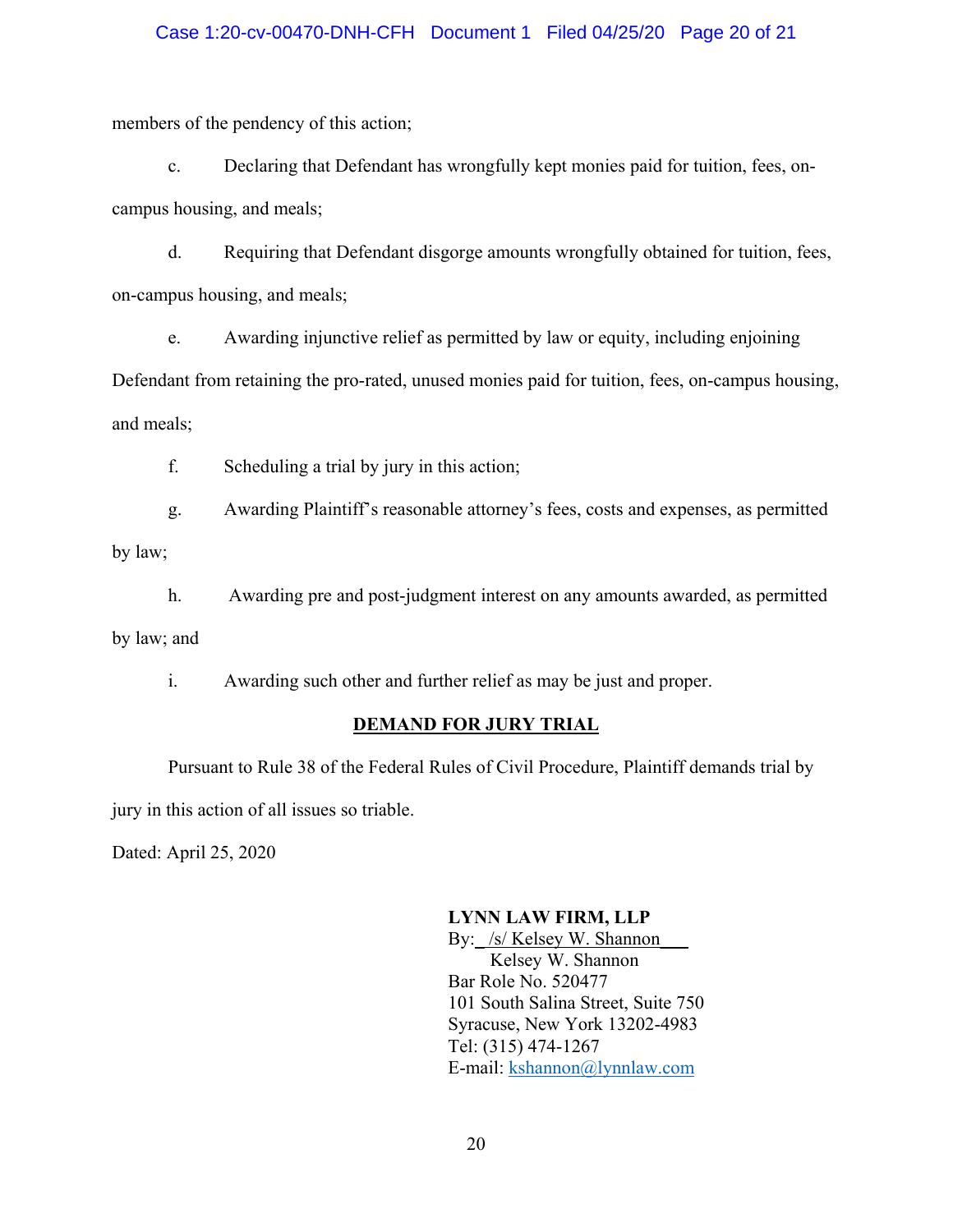**-**and-

# **MOREA SCHWARTZ BRADHAM FRIEDMAN & BROWN LLP**

John M. Bradham (Permanent Admission Pending) Peter B. Katzman (Permanent Admission Pending) 444 Madison Avenue, 4th Floor New York, New York 10022 Tel: (212) 695-8050 Email: jbradham@msbllp.com pkatzman@msbllp.com

-and-

#### **TOPTANI LAW PLLC**

Edward Toptani (Permanent Admission Pending) 375 Pearl Street, Suite 1410 New York, New York 10038 Tel: (212) 699-8930 Email: edward@toptanilaw.com

-and-

#### **ANASTOPOULO LAW FIRM, LLC**

Eric M. Poulin (*Pro Hac Vice* Admission Pending) Roy T. Willey IV (*Pro Hac Vice* Admission Pending) 32 Ann Street Charleston, South Carolina 29403 Tel: (843) 614-8888 Email: eric@akimlawfirm.com roy@akimlawfirm.com

*ATTORNEYS FOR PLAINTIFF(S)*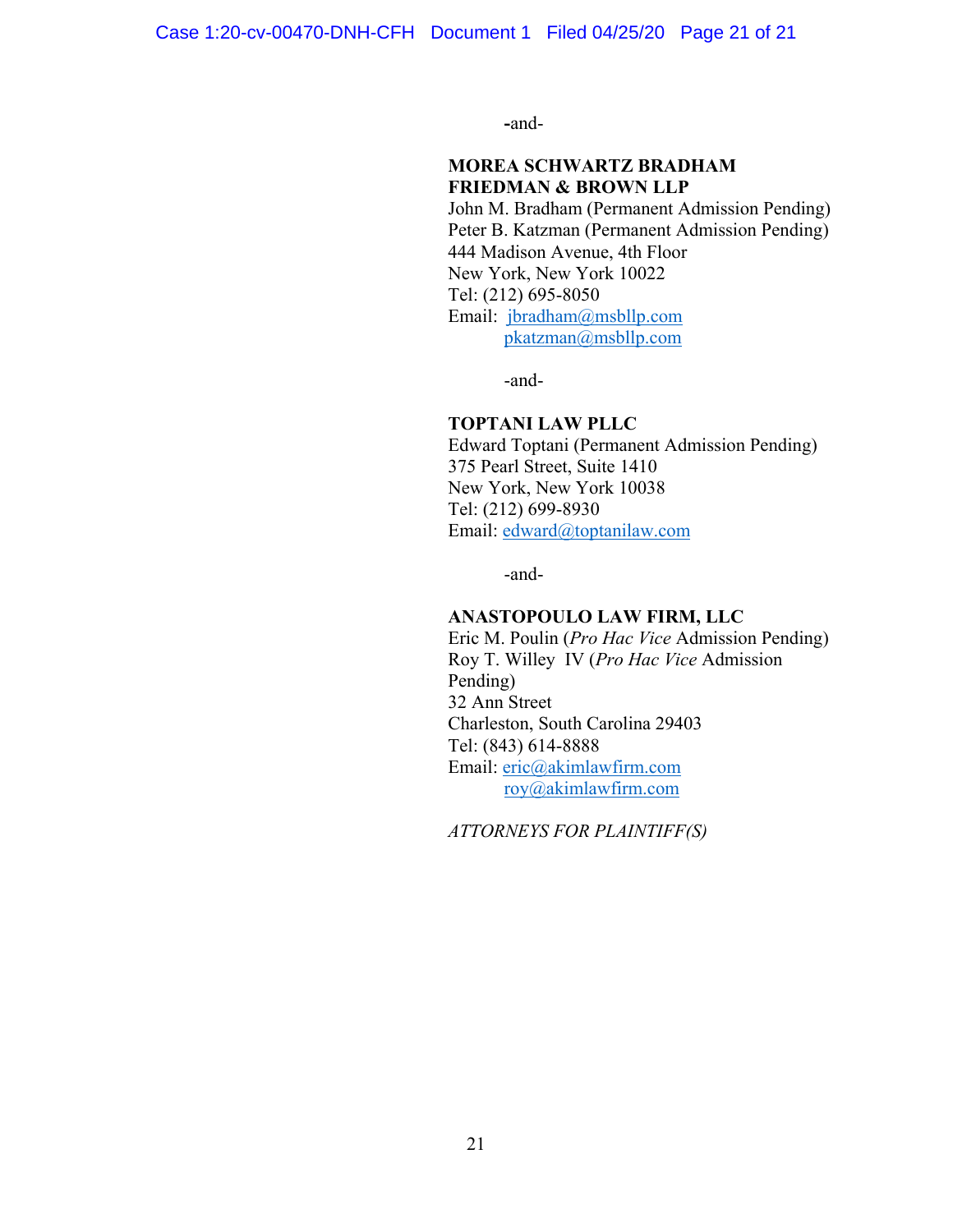# IS 44 (Rev. 09/19) **Case 1:20-cv-00470-DNH CFH COVER SHEET** led 02025/20<sub>70</sub>Page 1 of 2

The JS 44 civil cover sheet and the information contained herein neither replace nor supplement the filing and service of pleadings or other papers as required by law, except as provided by local rules of court. This form,

| I. (a) PLAINTIFFS                                                                                                                                                                                                                                                                                                                                                                                                                                                                                                                                                                                                                                                          |                                                                                                                                                                                                                                                                                                                                                                                                                                                                                                                                                                                                                                                   |                                                                                                                                                                                                                                                                                                                                                                                                                                                                                                                                                                                                                                                                                                                       |                                                                                                                                                                                          | <b>DEFENDANTS</b>                                                                                                                                                                                                                                                                                                                                                                                                                                |                                                                                                                                                                                                                                                                                                                                                                                                                                                                                                                           |                                                                                                                                                                                                                                                                                                                                                                                                                                                                                                                                                                                                                                                                                                                                                                         |
|----------------------------------------------------------------------------------------------------------------------------------------------------------------------------------------------------------------------------------------------------------------------------------------------------------------------------------------------------------------------------------------------------------------------------------------------------------------------------------------------------------------------------------------------------------------------------------------------------------------------------------------------------------------------------|---------------------------------------------------------------------------------------------------------------------------------------------------------------------------------------------------------------------------------------------------------------------------------------------------------------------------------------------------------------------------------------------------------------------------------------------------------------------------------------------------------------------------------------------------------------------------------------------------------------------------------------------------|-----------------------------------------------------------------------------------------------------------------------------------------------------------------------------------------------------------------------------------------------------------------------------------------------------------------------------------------------------------------------------------------------------------------------------------------------------------------------------------------------------------------------------------------------------------------------------------------------------------------------------------------------------------------------------------------------------------------------|------------------------------------------------------------------------------------------------------------------------------------------------------------------------------------------|--------------------------------------------------------------------------------------------------------------------------------------------------------------------------------------------------------------------------------------------------------------------------------------------------------------------------------------------------------------------------------------------------------------------------------------------------|---------------------------------------------------------------------------------------------------------------------------------------------------------------------------------------------------------------------------------------------------------------------------------------------------------------------------------------------------------------------------------------------------------------------------------------------------------------------------------------------------------------------------|-------------------------------------------------------------------------------------------------------------------------------------------------------------------------------------------------------------------------------------------------------------------------------------------------------------------------------------------------------------------------------------------------------------------------------------------------------------------------------------------------------------------------------------------------------------------------------------------------------------------------------------------------------------------------------------------------------------------------------------------------------------------------|
| FORD, MORGAN                                                                                                                                                                                                                                                                                                                                                                                                                                                                                                                                                                                                                                                               |                                                                                                                                                                                                                                                                                                                                                                                                                                                                                                                                                                                                                                                   |                                                                                                                                                                                                                                                                                                                                                                                                                                                                                                                                                                                                                                                                                                                       | RENSSELAER POLYTECHNIC INSTITUTE                                                                                                                                                         |                                                                                                                                                                                                                                                                                                                                                                                                                                                  |                                                                                                                                                                                                                                                                                                                                                                                                                                                                                                                           |                                                                                                                                                                                                                                                                                                                                                                                                                                                                                                                                                                                                                                                                                                                                                                         |
| (b) County of Residence of First Listed Plaintiff<br>Bergen<br>(EXCEPT IN U.S. PLAINTIFF CASES)                                                                                                                                                                                                                                                                                                                                                                                                                                                                                                                                                                            |                                                                                                                                                                                                                                                                                                                                                                                                                                                                                                                                                                                                                                                   |                                                                                                                                                                                                                                                                                                                                                                                                                                                                                                                                                                                                                                                                                                                       | Rensselaer<br>County of Residence of First Listed Defendant<br>(IN U.S. PLAINTIFF CASES ONLY)<br>IN LAND CONDEMNATION CASES, USE THE LOCATION OF<br>NOTE:<br>THE TRACT OF LAND INVOLVED. |                                                                                                                                                                                                                                                                                                                                                                                                                                                  |                                                                                                                                                                                                                                                                                                                                                                                                                                                                                                                           |                                                                                                                                                                                                                                                                                                                                                                                                                                                                                                                                                                                                                                                                                                                                                                         |
| (c) Attorneys (Firm Name, Address, and Telephone Number)<br>Lynn Law Firm, LLP<br>101 S. Salina St., Syracuse, NY 13202-4983<br>(315) 474-1267                                                                                                                                                                                                                                                                                                                                                                                                                                                                                                                             |                                                                                                                                                                                                                                                                                                                                                                                                                                                                                                                                                                                                                                                   |                                                                                                                                                                                                                                                                                                                                                                                                                                                                                                                                                                                                                                                                                                                       |                                                                                                                                                                                          | Attorneys (If Known)                                                                                                                                                                                                                                                                                                                                                                                                                             |                                                                                                                                                                                                                                                                                                                                                                                                                                                                                                                           |                                                                                                                                                                                                                                                                                                                                                                                                                                                                                                                                                                                                                                                                                                                                                                         |
| <b>II. BASIS OF JURISDICTION</b> (Place an "X" in One Box Only)                                                                                                                                                                                                                                                                                                                                                                                                                                                                                                                                                                                                            |                                                                                                                                                                                                                                                                                                                                                                                                                                                                                                                                                                                                                                                   |                                                                                                                                                                                                                                                                                                                                                                                                                                                                                                                                                                                                                                                                                                                       |                                                                                                                                                                                          |                                                                                                                                                                                                                                                                                                                                                                                                                                                  |                                                                                                                                                                                                                                                                                                                                                                                                                                                                                                                           | <b>III. CITIZENSHIP OF PRINCIPAL PARTIES</b> (Place an "X" in One Box for Plaintiff                                                                                                                                                                                                                                                                                                                                                                                                                                                                                                                                                                                                                                                                                     |
| $\Box$ 1 U.S. Government<br>Plaintiff                                                                                                                                                                                                                                                                                                                                                                                                                                                                                                                                                                                                                                      | <b>3</b> Federal Question<br>(U.S. Government Not a Party)                                                                                                                                                                                                                                                                                                                                                                                                                                                                                                                                                                                        |                                                                                                                                                                                                                                                                                                                                                                                                                                                                                                                                                                                                                                                                                                                       |                                                                                                                                                                                          | (For Diversity Cases Only)<br>Citizen of This State                                                                                                                                                                                                                                                                                                                                                                                              | <b>DEF</b><br>PTF<br>$\Box$ 1<br>$\Box$ 1<br>Incorporated or Principal Place<br>of Business In This State                                                                                                                                                                                                                                                                                                                                                                                                                 | and One Box for Defendant)<br>PTF<br>DEF<br>$\Box$ 4<br>$\mathbb{Z}$ 4                                                                                                                                                                                                                                                                                                                                                                                                                                                                                                                                                                                                                                                                                                  |
| $\Box$ 2 U.S. Government<br>Defendant                                                                                                                                                                                                                                                                                                                                                                                                                                                                                                                                                                                                                                      | 4 Diversity                                                                                                                                                                                                                                                                                                                                                                                                                                                                                                                                                                                                                                       | (Indicate Citizenship of Parties in Item III)                                                                                                                                                                                                                                                                                                                                                                                                                                                                                                                                                                                                                                                                         |                                                                                                                                                                                          | Citizen of Another State                                                                                                                                                                                                                                                                                                                                                                                                                         | $\Box$ 2 Incorporated <i>and</i> Principal Place<br>$\mathbf{I}$ 2                                                                                                                                                                                                                                                                                                                                                                                                                                                        | $\Box$ 5<br>$\square$ 5<br>of Business In Another State                                                                                                                                                                                                                                                                                                                                                                                                                                                                                                                                                                                                                                                                                                                 |
|                                                                                                                                                                                                                                                                                                                                                                                                                                                                                                                                                                                                                                                                            |                                                                                                                                                                                                                                                                                                                                                                                                                                                                                                                                                                                                                                                   |                                                                                                                                                                                                                                                                                                                                                                                                                                                                                                                                                                                                                                                                                                                       |                                                                                                                                                                                          | Citizen or Subject of a<br>Foreign Country                                                                                                                                                                                                                                                                                                                                                                                                       | $\Box$ 3 Foreign Nation<br>$\Box$ 3                                                                                                                                                                                                                                                                                                                                                                                                                                                                                       | $\Box$ 6<br>$\Box$ 6                                                                                                                                                                                                                                                                                                                                                                                                                                                                                                                                                                                                                                                                                                                                                    |
| IV. NATURE OF SUIT (Place an "X" in One Box Only)                                                                                                                                                                                                                                                                                                                                                                                                                                                                                                                                                                                                                          |                                                                                                                                                                                                                                                                                                                                                                                                                                                                                                                                                                                                                                                   |                                                                                                                                                                                                                                                                                                                                                                                                                                                                                                                                                                                                                                                                                                                       |                                                                                                                                                                                          |                                                                                                                                                                                                                                                                                                                                                                                                                                                  |                                                                                                                                                                                                                                                                                                                                                                                                                                                                                                                           | Click here for: Nature of Suit Code Descriptions.                                                                                                                                                                                                                                                                                                                                                                                                                                                                                                                                                                                                                                                                                                                       |
| <b>CONTRACT</b><br>$\Box$ 110 Insurance<br>$\Box$ 120 Marine<br>130 Miller Act<br>$\Box$ 140 Negotiable Instrument<br>$\Box$ 150 Recovery of Overpayment<br>& Enforcement of Judgment<br>151 Medicare Act<br>$\Box$ 152 Recovery of Defaulted<br><b>Student Loans</b><br>(Excludes Veterans)<br>$\Box$ 153 Recovery of Overpayment<br>of Veteran's Benefits<br>160 Stockholders' Suits<br>190 Other Contract<br>□ 195 Contract Product Liability<br>$\Box$ 196 Franchise<br><b>REAL PROPERTY</b><br>210 Land Condemnation<br>220 Foreclosure<br>$\Box$ 230 Rent Lease & Ejectment<br>$\Box$ 240 Torts to Land<br>245 Tort Product Liability<br>290 All Other Real Property | PERSONAL INJURY<br>$\Box$ 310 Airplane<br>□ 315 Airplane Product<br>Liability<br>□ 320 Assault, Libel &<br>Slander<br>□ 330 Federal Employers'<br>Liability<br>$\Box$ 340 Marine<br>345 Marine Product<br>Liability<br>□ 350 Motor Vehicle<br>□ 355 Motor Vehicle<br>Product Liability<br><b>360 Other Personal</b><br>Injury<br>$\Box$ 362 Personal Injury -<br>Medical Malpractice<br><b>CIVIL RIGHTS</b><br>$\Box$ 440 Other Civil Rights<br>$\Box$ 441 Voting<br>$\Box$ 442 Employment<br>$\Box$ 443 Housing/<br>Accommodations<br>$\square$ 445 Amer. w/Disabilities -<br>Employment<br>446 Amer. w/Disabilities -<br>Other<br>448 Education | <b>TORTS</b><br>PERSONAL INJURY<br>$\Box$ 365 Personal Injury -<br>Product Liability<br>$\Box$ 367 Health Care/<br>Pharmaceutical<br>Personal Injury<br>Product Liability<br>□ 368 Asbestos Personal<br><b>Injury Product</b><br>Liability<br>PERSONAL PROPERTY<br>□ 370 Other Fraud<br>$\Box$ 371 Truth in Lending<br>380 Other Personal<br>Property Damage<br>385 Property Damage<br>Product Liability<br><b>PRISONER PETITIONS</b><br><b>Habeas Corpus:</b><br>463 Alien Detainee<br>$\Box$ 510 Motions to Vacate<br>Sentence<br>□ 530 General<br>535 Death Penalty<br>Other:<br>□ 540 Mandamus & Other<br>$\Box$ 550 Civil Rights<br>555 Prison Condition<br>560 Civil Detainee -<br>Conditions of<br>Confinement |                                                                                                                                                                                          | <b>FORFEITURE/PENALTY</b><br>5 625 Drug Related Seizure<br>of Property 21 USC 881<br>$\Box$ 690 Other<br><b>LABOR</b><br>710 Fair Labor Standards<br>Act<br>720 Labor/Management<br>Relations<br>740 Railway Labor Act<br>751 Family and Medical<br>Leave Act<br>790 Other Labor Litigation<br>791 Employee Retirement<br>Income Security Act<br><b>IMMIGRATION</b><br>462 Naturalization Application<br>$\Box$ 465 Other Immigration<br>Actions | <b>BANKRUPTCY</b><br>158 122 Appeal 28 USC 158<br>423 Withdrawal<br>28 USC 157<br><b>PROPERTY RIGHTS</b><br>$\Box$ 820 Copyrights<br>□ 830 Patent<br>335 Patent - Abbreviated<br>New Drug Application<br>□ 840 Trademark<br><b>SOCIAL SECURITY</b><br>$\Box$ 861 HIA (1395ff)<br>$\Box$ 862 Black Lung (923)<br>$\Box$ 863 DIWC/DIWW (405(g))<br>$\Box$ 864 SSID Title XVI<br>$\Box$ 865 RSI (405(g))<br><b>FEDERAL TAX SUITS</b><br>□ 870 Taxes (U.S. Plaintiff<br>or Defendant)<br>□ 871 IRS-Third Party<br>26 USC 7609 | <b>OTHER STATUTES</b><br>375 False Claims Act<br>$\Box$ 376 Qui Tam (31 USC<br>3729(a)<br>$\Box$ 400 State Reapportionment<br>$\Box$ 410 Antitrust<br>$\Box$ 430 Banks and Banking<br>$\Box$ 450 Commerce<br>$\Box$ 460 Deportation<br>□ 470 Racketeer Influenced and<br>Corrupt Organizations<br>480 Consumer Credit<br>(15 USC 1681 or 1692)<br>485 Telephone Consumer<br>Protection Act<br>□ 490 Cable/Sat TV<br>□ 850 Securities/Commodities/<br>Exchange<br>□ 890 Other Statutory Actions<br>□ 891 Agricultural Acts<br>□ 893 Environmental Matters<br>□ 895 Freedom of Information<br>Act<br>□ 896 Arbitration<br>□ 899 Administrative Procedure<br>Act/Review or Appeal of<br><b>Agency Decision</b><br>$\Box$ 950 Constitutionality of<br><b>State Statutes</b> |
| V. ORIGIN (Place an "X" in One Box Only)<br>$\blacksquare$ 1 Original<br>Proceeding                                                                                                                                                                                                                                                                                                                                                                                                                                                                                                                                                                                        | $\square$ 2 Removed from<br>$\Box$ 3<br>State Court                                                                                                                                                                                                                                                                                                                                                                                                                                                                                                                                                                                               | Remanded from<br>Appellate Court                                                                                                                                                                                                                                                                                                                                                                                                                                                                                                                                                                                                                                                                                      | $\Box$ 4 Reinstated or<br>Reopened                                                                                                                                                       | $\Box$ 5<br>(specify)                                                                                                                                                                                                                                                                                                                                                                                                                            | Multidistrict<br>□ 6<br>Transferred from<br>Litigation -<br><b>Another District</b><br>Transfer                                                                                                                                                                                                                                                                                                                                                                                                                           | $\Box$ 8 Multidistrict<br>Litigation -<br>Direct File                                                                                                                                                                                                                                                                                                                                                                                                                                                                                                                                                                                                                                                                                                                   |
| VI. CAUSE OF ACTION                                                                                                                                                                                                                                                                                                                                                                                                                                                                                                                                                                                                                                                        | 28 U.S.C. § 1332(d)<br>Brief description of cause:<br>Class action; breach of contract                                                                                                                                                                                                                                                                                                                                                                                                                                                                                                                                                            | Cite the U.S. Civil Statute under which you are filing (Do not cite jurisdictional statutes unless diversity):                                                                                                                                                                                                                                                                                                                                                                                                                                                                                                                                                                                                        |                                                                                                                                                                                          |                                                                                                                                                                                                                                                                                                                                                                                                                                                  |                                                                                                                                                                                                                                                                                                                                                                                                                                                                                                                           |                                                                                                                                                                                                                                                                                                                                                                                                                                                                                                                                                                                                                                                                                                                                                                         |
| <b>VII. REQUESTED IN</b><br><b>COMPLAINT:</b>                                                                                                                                                                                                                                                                                                                                                                                                                                                                                                                                                                                                                              | $\overline{\mathbf{X}}$<br>UNDER RULE 23, F.R.Cv.P.                                                                                                                                                                                                                                                                                                                                                                                                                                                                                                                                                                                               | CHECK IF THIS IS A CLASS ACTION                                                                                                                                                                                                                                                                                                                                                                                                                                                                                                                                                                                                                                                                                       |                                                                                                                                                                                          | <b>DEMAND \$</b>                                                                                                                                                                                                                                                                                                                                                                                                                                 | <b>JURY DEMAND:</b>                                                                                                                                                                                                                                                                                                                                                                                                                                                                                                       | CHECK YES only if demanded in complaint:<br>⊠ Yes<br>$\Box$ No                                                                                                                                                                                                                                                                                                                                                                                                                                                                                                                                                                                                                                                                                                          |
| VIII. RELATED CASE(S)<br>IF ANY                                                                                                                                                                                                                                                                                                                                                                                                                                                                                                                                                                                                                                            | (See instructions):                                                                                                                                                                                                                                                                                                                                                                                                                                                                                                                                                                                                                               | <b>JUDGE</b>                                                                                                                                                                                                                                                                                                                                                                                                                                                                                                                                                                                                                                                                                                          |                                                                                                                                                                                          |                                                                                                                                                                                                                                                                                                                                                                                                                                                  | DOCKET NUMBER                                                                                                                                                                                                                                                                                                                                                                                                                                                                                                             |                                                                                                                                                                                                                                                                                                                                                                                                                                                                                                                                                                                                                                                                                                                                                                         |
| SIGNATURE OF ATTORNEY OF RECORD<br><b>DATE</b><br>04/25/2020<br>/s/ Kelsey W. Shannon                                                                                                                                                                                                                                                                                                                                                                                                                                                                                                                                                                                      |                                                                                                                                                                                                                                                                                                                                                                                                                                                                                                                                                                                                                                                   |                                                                                                                                                                                                                                                                                                                                                                                                                                                                                                                                                                                                                                                                                                                       |                                                                                                                                                                                          |                                                                                                                                                                                                                                                                                                                                                                                                                                                  |                                                                                                                                                                                                                                                                                                                                                                                                                                                                                                                           |                                                                                                                                                                                                                                                                                                                                                                                                                                                                                                                                                                                                                                                                                                                                                                         |
| <b>FOR OFFICE USE ONLY</b><br>RECEIPT # $5102032$ AMOUNT<br><b>Print</b>                                                                                                                                                                                                                                                                                                                                                                                                                                                                                                                                                                                                   | \$400.00<br><b>Save As</b>                                                                                                                                                                                                                                                                                                                                                                                                                                                                                                                                                                                                                        | <b>APPLYING IFP</b>                                                                                                                                                                                                                                                                                                                                                                                                                                                                                                                                                                                                                                                                                                   |                                                                                                                                                                                          | <b>JUDGE</b>                                                                                                                                                                                                                                                                                                                                                                                                                                     | <b>DNH</b><br>MAG. JUDGE                                                                                                                                                                                                                                                                                                                                                                                                                                                                                                  | <b>CFH</b><br><b>Reset</b>                                                                                                                                                                                                                                                                                                                                                                                                                                                                                                                                                                                                                                                                                                                                              |